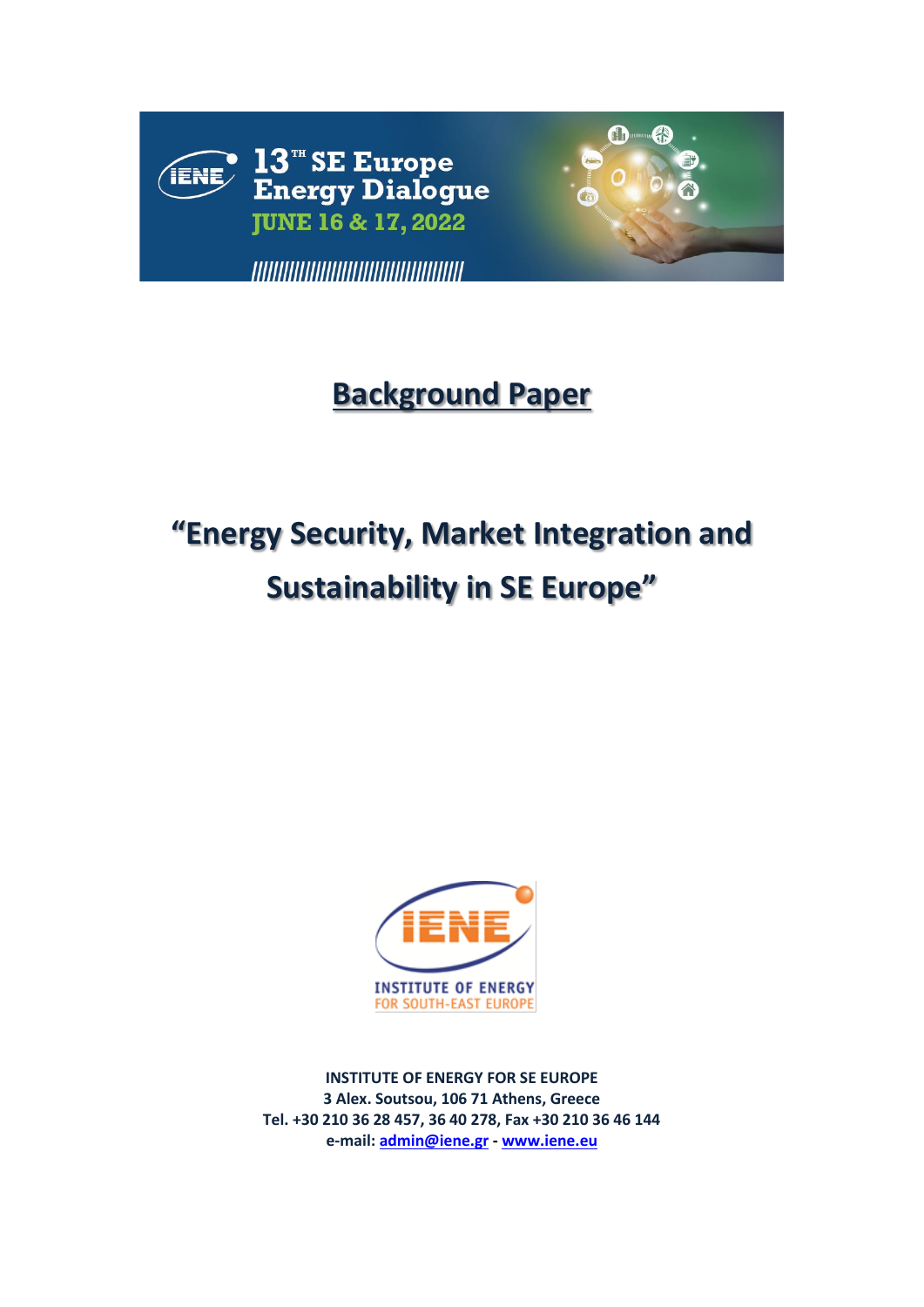## Energy Security, Market Integration and Sustainability in SE Europe



## BACKGROUND PAPER

JUNE 10, 2022

#### **Prepared by the IENE Research Team**

Institute of Energy for South East Europe (IENE)

3, Alexandrou Soutsou, 106 71 Athens, Greece

tel: 0030 210 36 28 457, 3640 278 fax: 0030 210 3646 144

website: www.iene.eu, e-mail: [admin@iene.gr](mailto:admin@iene.gr)

Copyright ©2022, Institute of Energy for S.E. Europe

#### **Legal notice**

Neither the IENE nor any person acting on behalf of IENE is responsible for the use, which might be made of the information contained in this Background Paper. The report does not represent any official position of IENE, nor do its contents prejudge any future IENE activities in any areas of its work.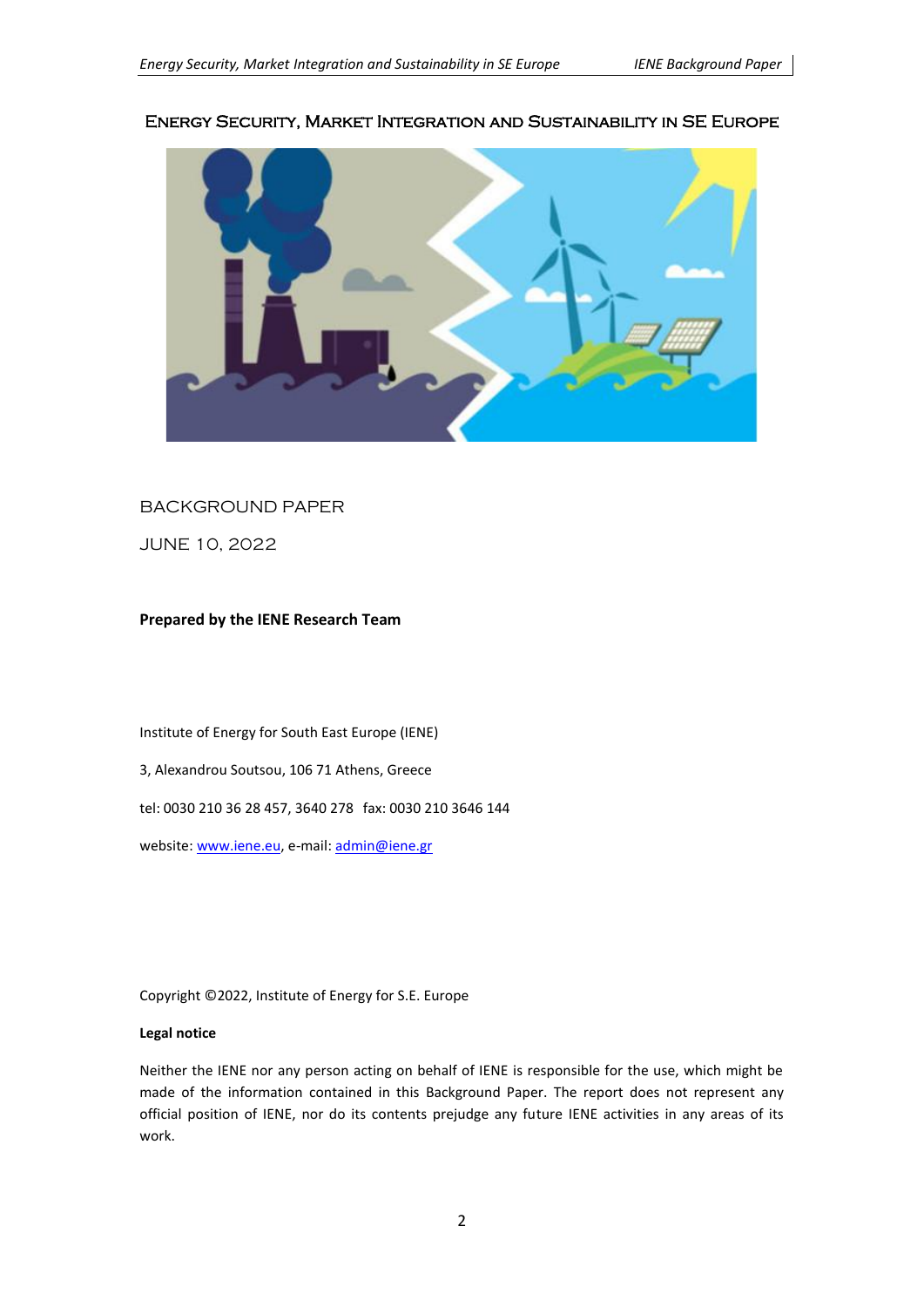## **Contents**

| 1.  |                                                                      |  |  |  |  |
|-----|----------------------------------------------------------------------|--|--|--|--|
| 2.  |                                                                      |  |  |  |  |
| 3.  |                                                                      |  |  |  |  |
| 4.  |                                                                      |  |  |  |  |
| 5.  |                                                                      |  |  |  |  |
| 6.  |                                                                      |  |  |  |  |
| 7.  |                                                                      |  |  |  |  |
| 8.  | Energy Efficiency is Key to Improving SE Europe's Energy Security 27 |  |  |  |  |
| 9.  |                                                                      |  |  |  |  |
| 10. |                                                                      |  |  |  |  |
|     |                                                                      |  |  |  |  |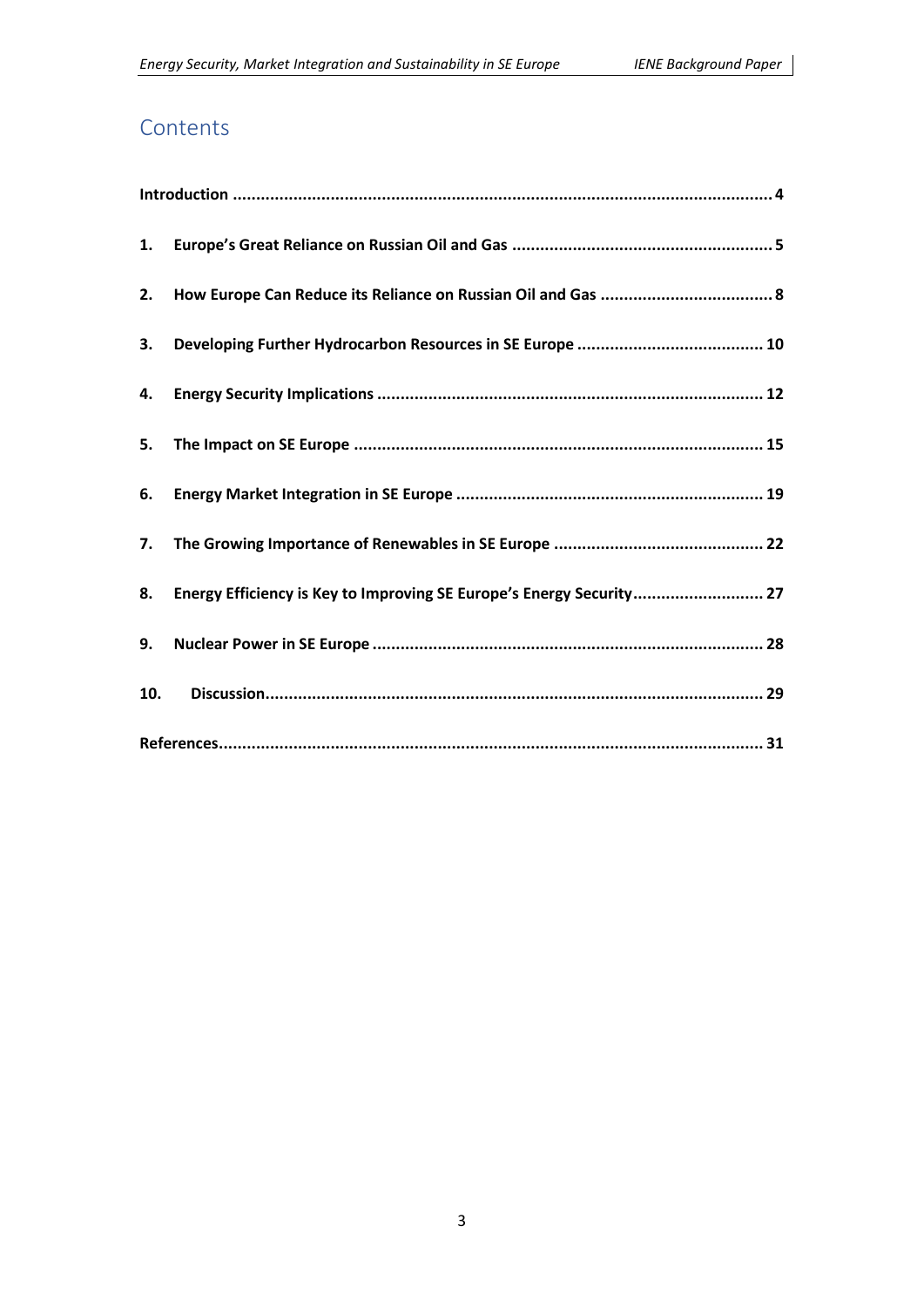## <span id="page-3-0"></span>**Introduction**

On February 21, 2022, after weeks of extreme tensions, Russia's President Vladimir Putin decided to recognise the non-government controlled areas of the Donetsk and Luhansk oblasts (administrative regions) in Ukraine as independent entities and to send Russian troops into these areas. This followed a positive vote by the Russian State Duma (the lower house of the Russian parliament) on February 15. On February 24, 2022, Russia launched an invasion in Ukraine.

The Russian invasion in Ukraine has risked disrupting global markets. Since the conflict began, there has already been a sharp increase in global prices for key commodities, although prices were elevated even before the invasion. This is further affecting markets, which have recently experienced historically high energy prices.

EU energy ministers held an extraordinary meeting on February 28 to exchange views on the impact of the conflict on Ukraine's energy capacities and on the European energy market. Ministers discussed (a) assistance for Ukraine and synchronisation of Ukraine's electricity network with that of the EU, (b) the status of member states' energy supplies, stocks and flows, (c) contingency market measures to secure supply and (d) options for limiting the impact of high prices. **(1)**

Over the following months, the EU went ahead and introduced a series of measures aimed at preventing the export of Russian energy and services to member states. Now, in its sixth round, EU sanctions oblige member states to stop the import of Russian coal and seaborne crude oil and products. At the same time, Europe's insurance companies have been advised to bar Russian companies from insurance cover, a number of European ports have refused to handle Russian energy supplies, while some countries (Poland, Bulgaria, Finland) and companies (e.g. Shell in Germany, etc.) have stopped importing Russian gas.

The gradual marginalisation of Russian energy exports to the EU, although far from effecting a substantial drop in exported oil and gas quantities as yet, has managed to create a totally negative climate in global markets which is impacting prices. Hence, we have seen an almost steady rise in international oil prices from about \$90 per barrel on February 24, 2022 (the day of Russian invasion of Ukraine) to about \$130 per barrel on March 8, before falling at about \$125 per barrel now, while gas prices although trading below €100/MWh they are 5 times higher than they were 12 months ago. The same applies for coal which reached an alltime high of more than \$400 a tonne in March 2022. A number of analysts even suggest that despite the present fall in the volume of Russian energy product exports to Europe, because of the rise in prices, the Russian government may actually realise higher earnings this year.

From whatever angle one sees the current situation in global and regional energy markets, the single most important factor which right now is influencing energy policy is the continuing war in Ukraine. As we argue in this Background Paper, SE Europe is particularly affected by the war in Ukraine and the counter actions instituted by the US and the EU. For the first time in many years, the security of electricity and gas supply is being questioned in several countries and consumers are getting ready to face electricity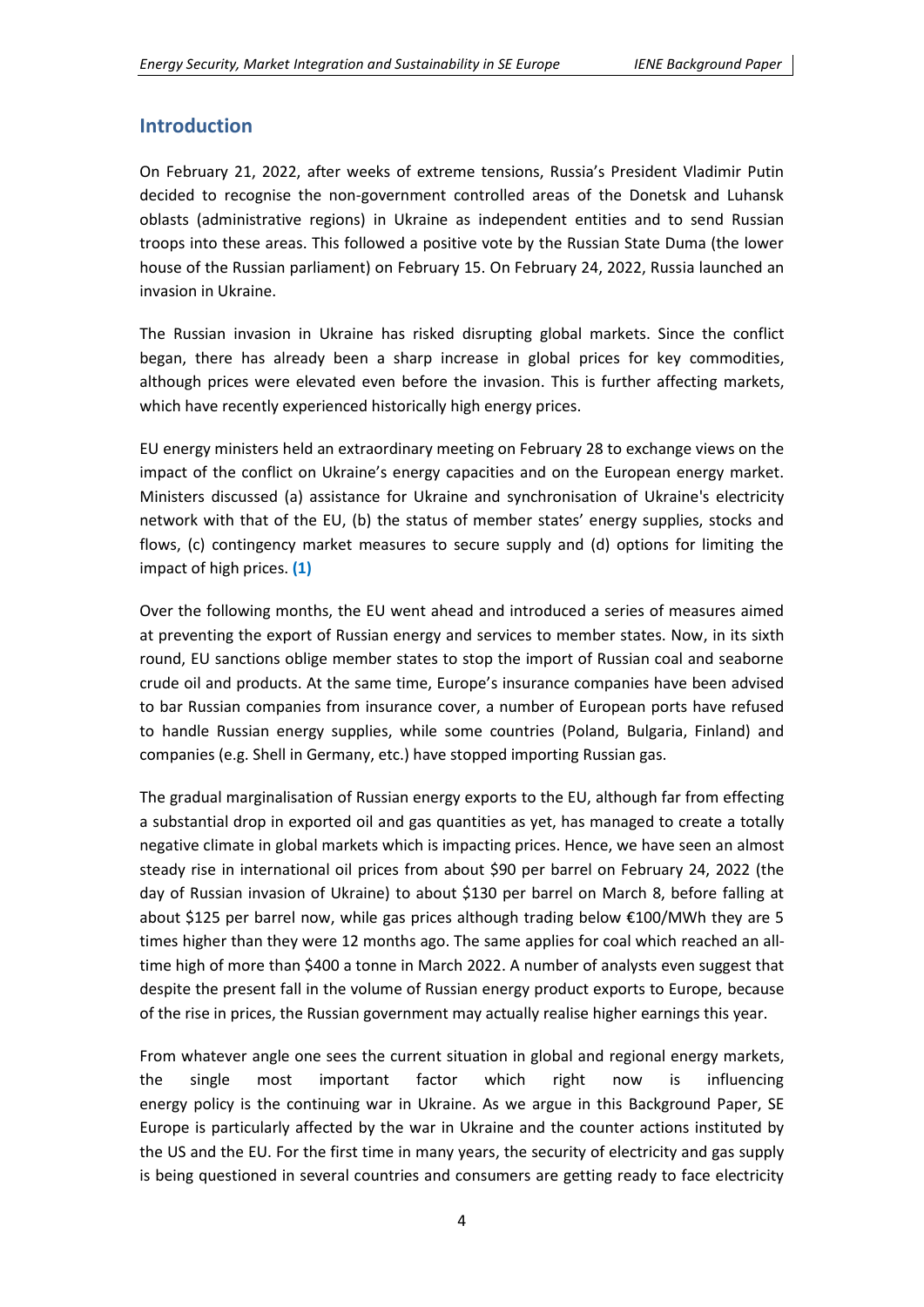and gas cuts. Hence, this year's SEEED conference is inevitably focusing on energy security, while also discussing energy market integration, both for electricity and gas, and the need to maintain efforts and interest in the development of clean energy sustainable solutions.

## <span id="page-4-0"></span>**1. Europe's Great Reliance on Russian Oil and Gas**

## **Crude Oil**

Russia is the world's third largest oil producer behind the United States and Saudi Arabia. In January 2022, Russia's total oil production was 11.3 mb/d, of which 10 mb/d was crude oil, 960 kb/d condensates and 340 kb/d NGLs, based on IEA's data **(2)**. By comparison, US total oil production was 17.6 mb/d, while Saudi Arabia produced 12 mb/d.

In addition, Russia is the world's largest exporter of oil to global markets and the second largest crude oil exporter behind Saudi Arabia. In December 2021, it exported 7.8 mb/d, of which crude and condensate accounted for 5 mb/d, or 64%. Oil product exports totalled 2.85 mb/d, of which 1.1 mb/d of gasoil, 650 kb/d of fuel oil and 500 kb/d of naphtha and 280 kb/d of vacuum gas oil (VGO). Gasoline, LPG, jet fuel and petroleum coke made up the remaining 350 kb/d.

About 60% of Russia's oil exports go to Europe, which imports about one third of its oil, or around 4.5 mb/d, from Russia, according to latest available IEA data from November 2021. Roughly 750 thousand barrels a day is delivered via the Druzhba pipeline system, with about 250 kb/d transiting Ukraine via its southern branch to supply Hungary, Slovakia and the Czech Republic. Germany was the largest European buyer of Russian oil in November 2021, followed by the Netherlands and Poland.



**Figure 1: Russian crude and oil product exports, January 2020-December 2021**

China is the single largest buyer of Russian oil, taking 1.6 mb/d of crude on average in 2021, or about 20% of Russia's exports, equally divided between pipeline and seaborne routes.

*Source: IENE*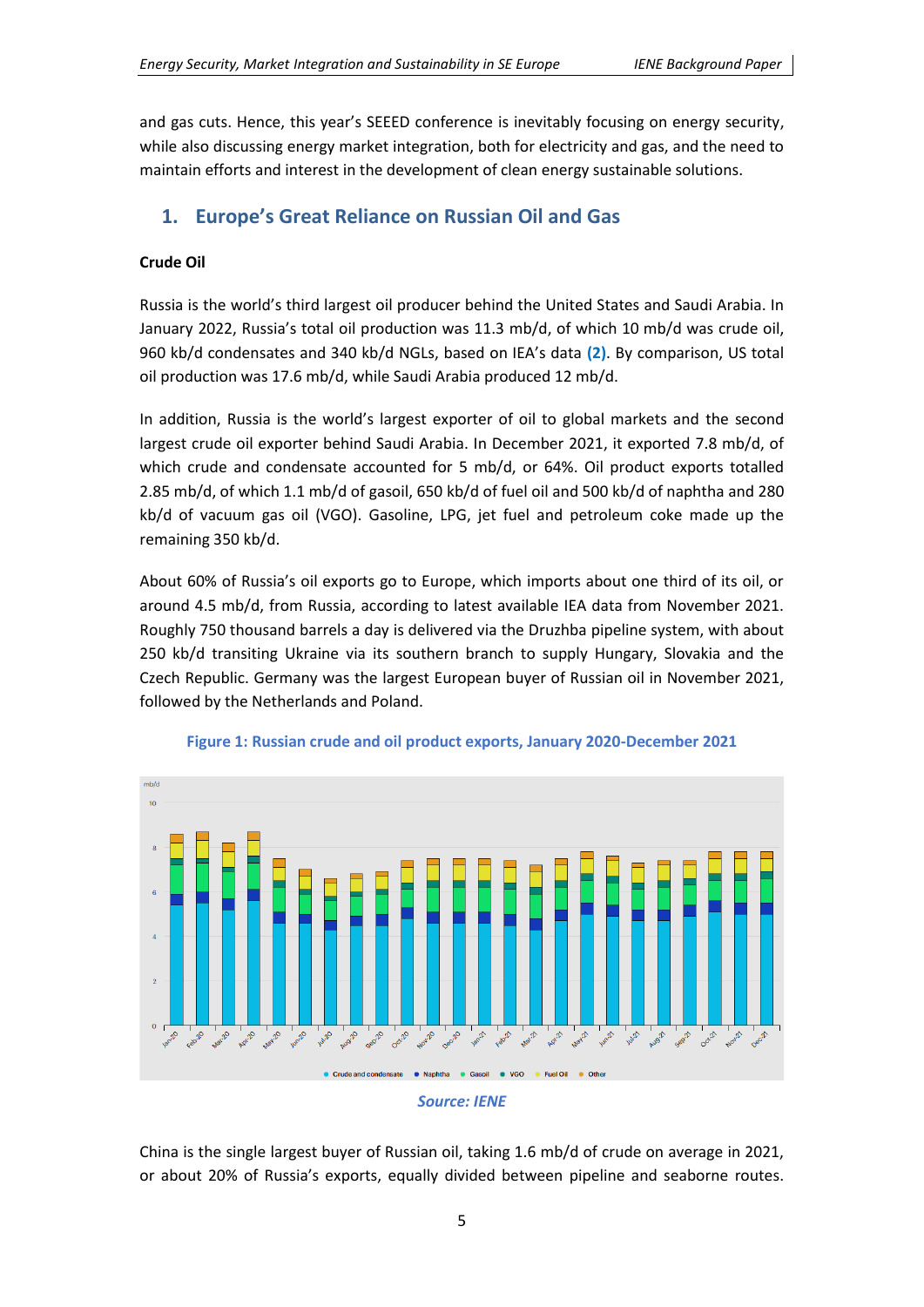Japan and Korea combined imported a total of 440 thousand barrels a day from Russia in November 2021, about 5% of their total imports, split between crude and products. The US imported 625 kb/d, corresponding to 17% of its total imports. Russia is the 3<sup>rd</sup> largest source of US oil imports. In 2021, about 1.3 mb/d of seaborne Russian crude (and 1.5 mb/d of Kazakh crude) transited the Black Sea.

#### **Natural Gas**

Russia is the world's second largest gas producer, after the United States, producing 761 billion cubic meters (bcm) in 2021, or 18% of the global gas output, but it is the world's largest gas exporter, with exports amounting to around 250 bcm in 2021, with 210 bcm transiting through pipelines and 40 bcm transported as LNG.

In 2021, Russia supplied 32% of the total gas demand in the European Union and United Kingdom, up from 25% in 2009. However, Russian gas exports to Europe were already declining in the months before the invasion of Ukraine. Russia reduced its exports to Europe by 25% in the fourth quarter of 2021 compared with the same period in 2020, despite the exceptionally high market prices for natural gas. This artificial tightness was one of the reasons for rising spot gas prices in Europe.

The percentage of Russian pipeline deliveries to Europe passing through Ukraine fell to 25% in 2021 from more than 60% in 2009 because of the development of alternative routes, such as Nord Stream 1 and TurkStream. Overall, about 9% of the EU and UK's combined natural gas demand passes through Ukraine.



#### **Figure 2: Share of Russia in European Union and United Kingdom gas demand, 2001-2021**

#### *Source: IEA*

As highlighted by the IEA in September 2021 **(3)**, Russia has been reducing its piped gas supplies to the EU market, while it did not fill its own storage facilities in the EU to adequate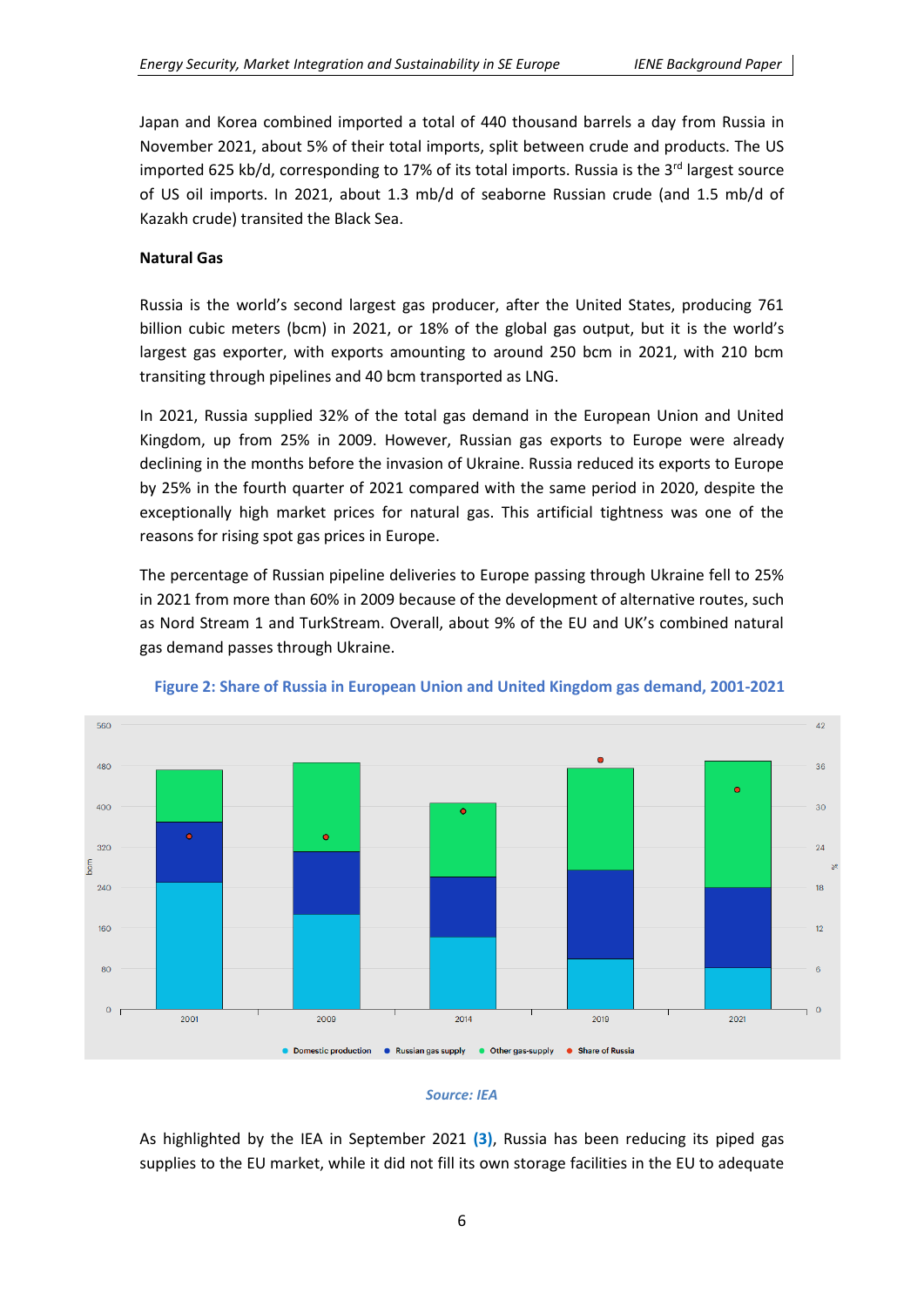levels. Pipeline deliveries from Russia declined by 25% year-on-year in Q4 2021. This decrease in Russian pipeline supply to the EU became more pronounced in the first seven weeks of 2022, falling by 37% year-on-year. The last pipeline deliveries to Germany via the YAMAL pipeline (which goes through Belarus) were on 20 December 2021. Gas flows via Ukraine to Slovakia have fallen from an average of over 80 mcm/d in December to just 36 mcm/d in the first seven weeks of 2022. Altogether, Russian gas flows via Ukraine averaged 55 mcm/d during this period, well below the contractually available capacity of around 109 mcm/d, based on IEA's data.

Other pipeline suppliers, including Algeria, Azerbaijan and Norway, increased their deliveries during the heating season to the European market compared with last year, using commercially available supply routes. Lower Russian pipeline flows have been compensated in part by higher LNG inflows, which increased by 63% year-on-year through October until year-to-date. LNG inflows to the EU and the UK reached an all-time high of 13 bcm in January 2022 – almost three times their last year's levels and about 70% higher compared to Russian pipeline flows that month. Strong supply and milder-than-expected temperatures in Northeast Asia helped to facilitate the redirection of cargoes towards Europe and limit the implications of strong European demand for LNG markets.

The United States supplied over half of the additional LNG imported by the EU and UK since the beginning of the heating season, accounting for 37% of total LNG supplies. This highlights the importance of the US LNG export industry and of strong transatlantic ties to European energy security.



## **Figure 3: Year-on-year change in the European Union and United Kingdom natural gas imports by source, October 2021-January 2022**

*Source: IEA*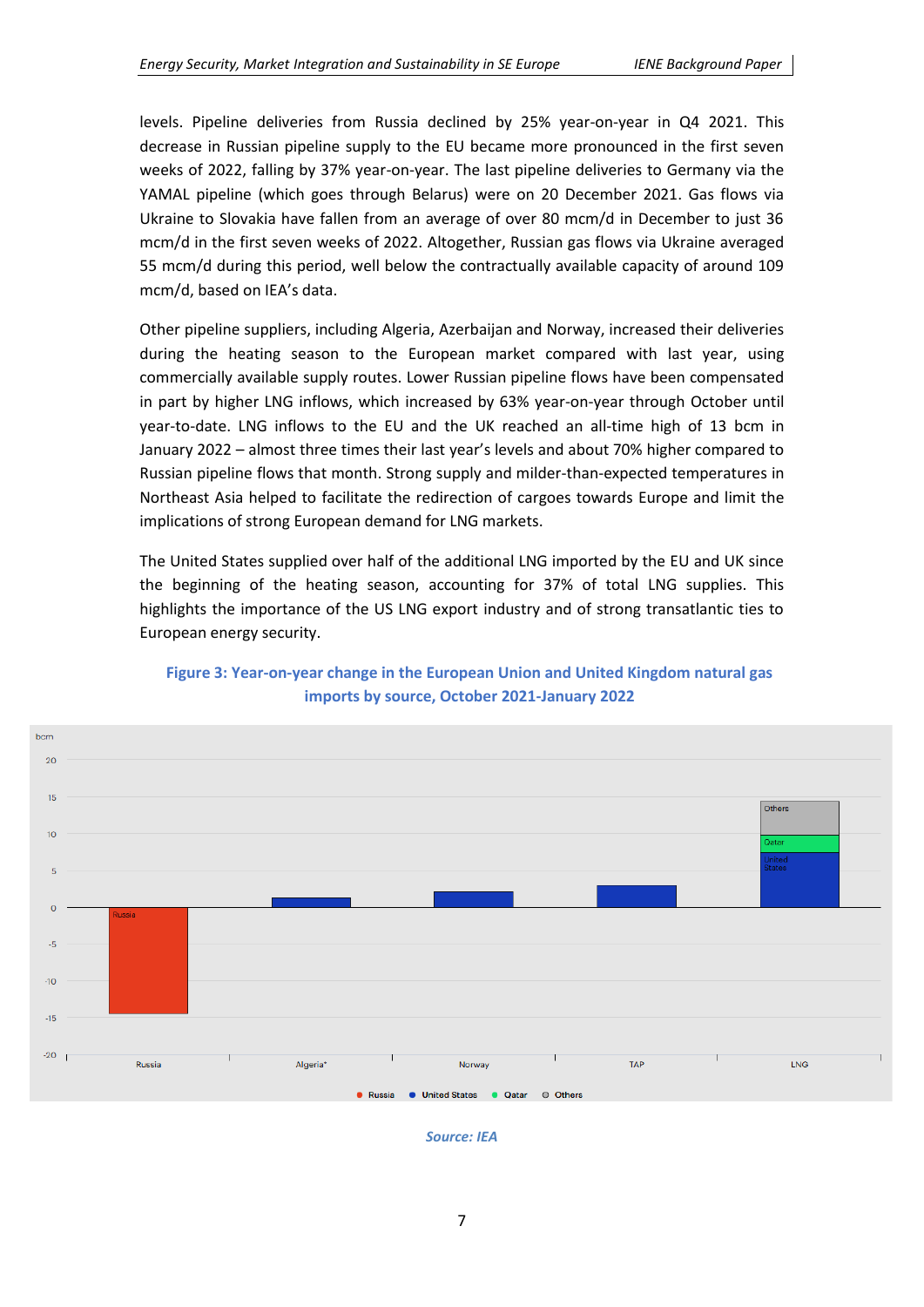## <span id="page-7-0"></span>**2. How Europe Can Reduce its Reliance on Russian Oil and Gas**

#### **Crude Oil**

Russia's invasion in Ukraine comes against a backdrop of already tight global oil markets, with heightened price volatility, commercial inventories that are at their lowest level since 2014, and a limited ability of producers to provide additional supply in the short term. For this reason, the IEA's 31 members agreed to release emergency oil stocks on March 1, 2022, to head off any potential shortfalls in energy supply. The total amount committed by IEA member countries stood at 61.7 million barrels, making it the largest stock release in IEA history. While the process and time lines for the release of these additional volumes of oil will vary across countries, this is the equivalent of about 2 million a day over 30 days. **(4)**

On April 1, 2022, the IEA member countries agreed to tap their emergency reserves for the second time in the space of a month, this time to the tune of 120 million barrels. The record volumes will provide welcome relief to an already tight oil market that is facing heightened uncertainty amid the multitude of repercussions stemming from sanctions and embargoes targeted at Russia by the international community and consumer boycotts. **(5)**

In addition, the IEA released on March 18, 2022 a 10-Point Plan **(6)** to cut oil use, proposing actions that can be taken to reduce oil demand with immediate impact  $-$  and provides recommendations for how those actions can help pave the way to putting oil demand onto a more sustainable path in the longer term.



## **Figure 4: Oil demand reductions in advanced economies within four months in ΙΕΑ's 10-Point Plan**

#### *Source: IEA*

Moreover, as announced on March 8, 2022, President Joe Biden banned imports of Russian oil and gas into the US as Washington steps up economic sanctions on Moscow over the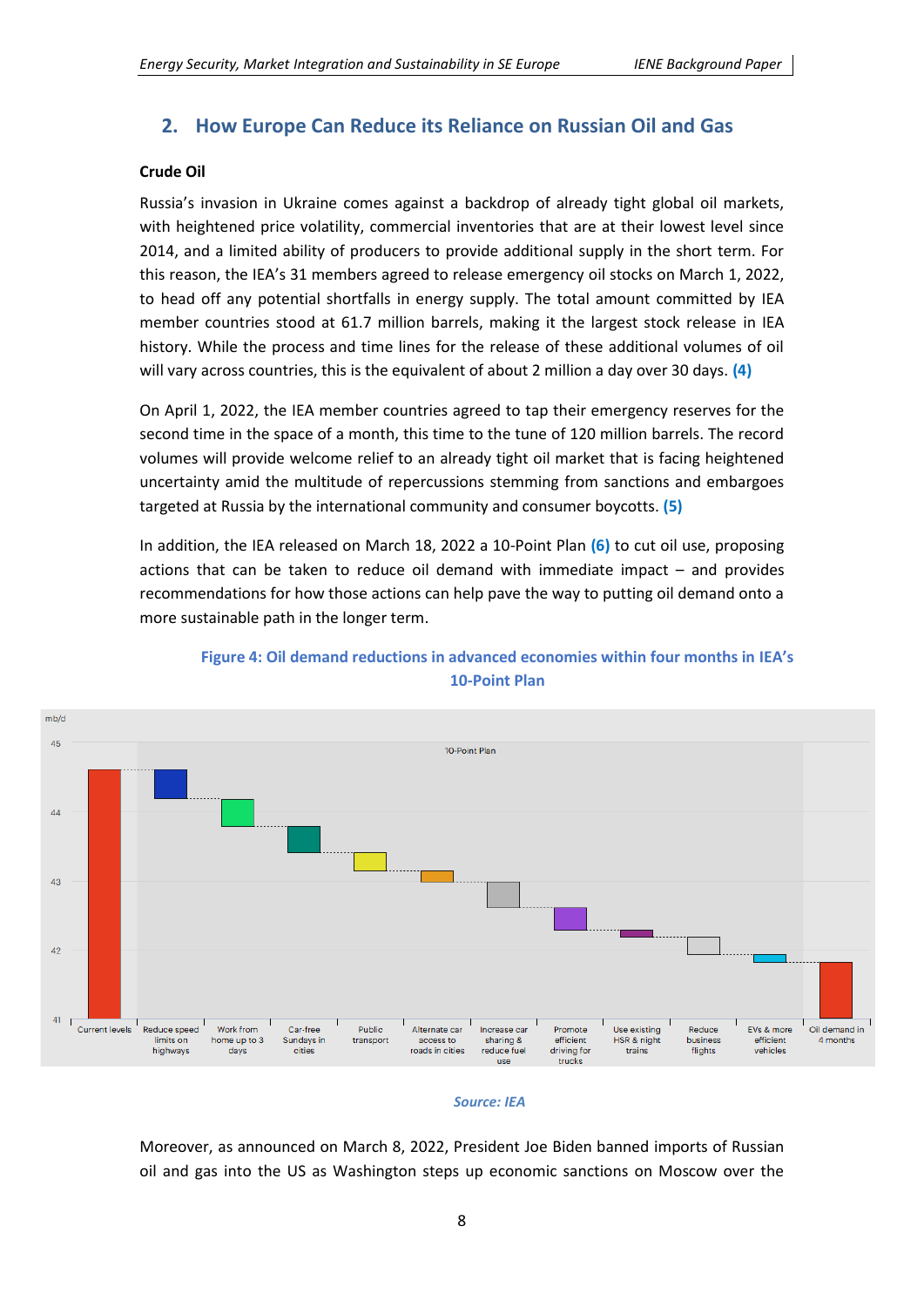invasion of Ukraine in an attempt to deprive it of revenue. The US decision opens a new front in efforts to isolate Moscow from the global economy, following moves to impose sanctions on key Russian banks, top government officials and oligarchs, as well as its central bank. Similarly, UK prime minister Boris Johnson's government said it would phase out the import of Russian oil by the end of the year. **(7)**

Furthermore, US President Joe Biden on March 31, 2022 launched the largest release ever of up to 180 million barrels of oil from the Strategic Petroleum Reserve and challenged oil companies to drill more in an attempt to bring down gasoline prices that have soared during Russia's war with Ukraine. **(8)**

#### **Natural Gas**

According to the IEA, the European Union could reduce its imports of Russian natural gas by more than one-third within a year through a combination of measures that would be consistent with the European Green Deal and support energy security and affordability. More specifically, the IEA released on March 3, 2022 a 10-Point Plan for how European countries can reduce their reliance on Russian gas supplies **(9)** that includes a range of complementary actions that can be taken in the coming months, such as turning more to other suppliers, drawing on other energy sources and accelerating efforts to provide consumers, businesses and industry with the means to use clean and efficient alternatives to natural gas.



#### **Figure 5: The implications of IEA's 10-Point Plan to reduce EU gas imports from Russia**

On March 8, 2022, the European Commission presented proposals to reduce the EU's dependence on Russian gas by two thirds before the end of 2022 as part of a plan to become independent from all Russian fossil fuels "well before 2030" **(10)**. The plan, called "REPowerEU", aims to "eliminate" Europe's dependence on Russian gas before 2030 and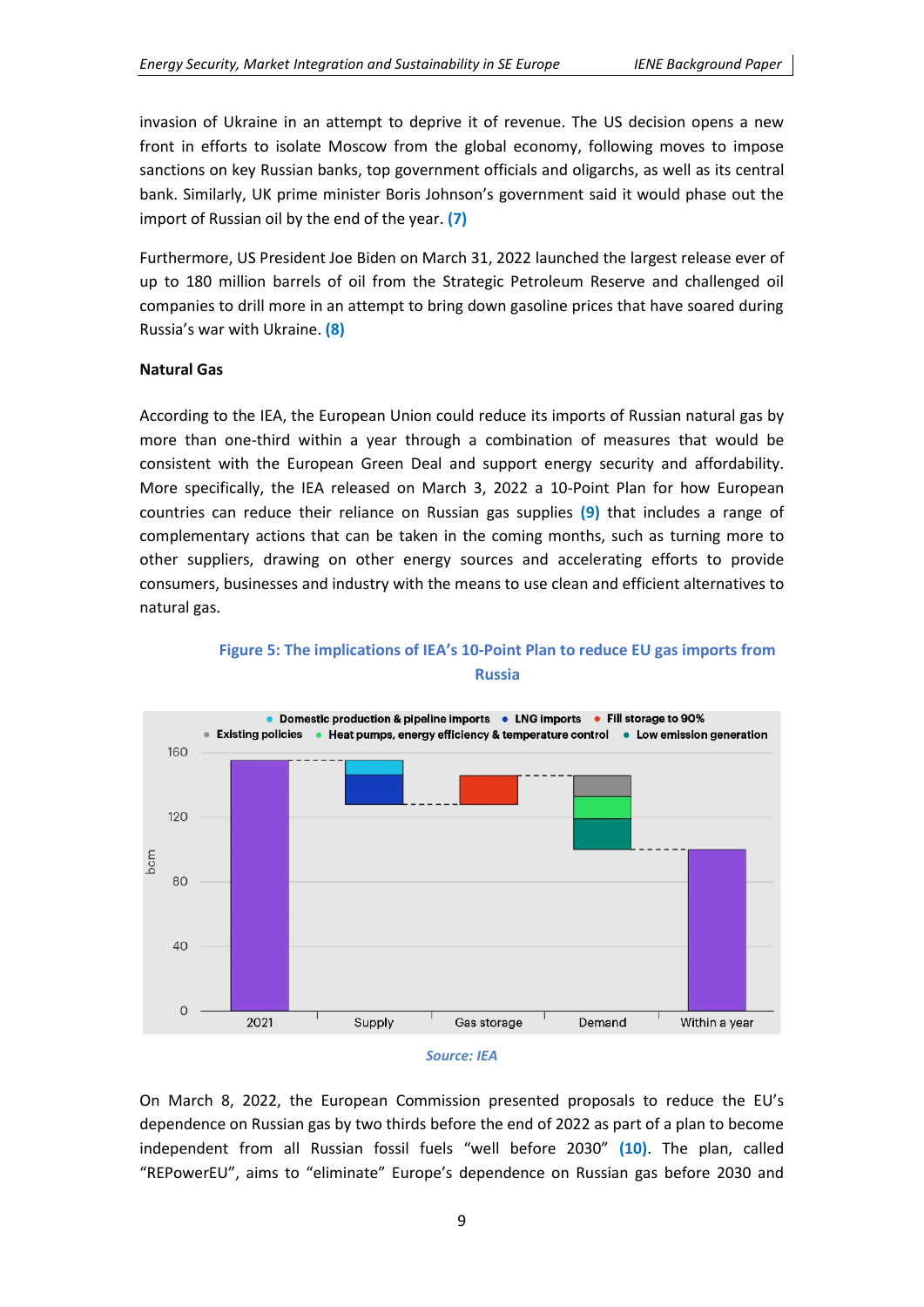outlines measures to ensure gas storage is filled up to at least 90% for next winter in order to cope with potential supply disruptions. The plan "will seek to diversify gas supplies, speed up the roll-out of renewable gases and replace gas in heating and power generation", according to the European Commission, which says this can reduce Europe's dependence on Russian gas by two thirds before the end of the year. The "REPowerEU" plan has two main focuses: (a) ensure gas supply security and (b) increasing the speed of deploying renewables (RES) and energy efficiency measures. On May 18, 2022, the European Commission presented the expanded "REPowerEU" plan, its response to the hardships and global energy market disruption caused by Russia's invasion of Ukraine. **(11)**

## <span id="page-9-0"></span>**3. Developing Further Hydrocarbon Resources in SE Europe**

It is worth noting that the "REPowerEU" plan does not make any mention of the need to increase indigenous natural gas production in the EU-27 to offset the reduction in imports from Russia. Although this is an implicit recognition of the ongoing decline in EU gas production, it is also indicative of EU's weakness in terms of foresight while it lays bare its current malaise in strategic thinking. Moreover, it is revealing of the utter confusion on its energy planners' minds between desirable solutions, vis-a-vis climate change goals, and the present reality where we are faced with causal shortages of currently and widely used hydrocarbons.

Based on data provided by the Oxford Institute of Energy Studies **(12)**, Dutch gas production in 2021 was 18.75 bcm, comprising 6.8 bcm from Groningen and 12.0 bcm from the "small fields" in the country. It should be noted that until recently gas production from the Groningen field was a main contributor of European gas supply. The Dutch government is currently reluctant to use its powers to increase production at Groningen, or to extend its life, but in more severe market circumstances it might be persuaded to do so. Without such intervention, total Dutch production is unlikely to exceed 16 bcm in 2022, and could actually be lower. On 14 March 2022, the Dutch economy ministry announced that production at Groningen in the period October 2021-September 2022 would be 4.6 bcm. Given that production at Groningen between September 2021 and January 2022 was 1.4 bcm, this suggests that production between February and September 2022 will be 3.2 bcm, giving a total for January-September 2022 of 3.66 bcm. Given that production in the "small fields" is likely to stabilise (at best) or decline further (at worst) from the 2021 level, total Dutch production for 2022 (assuming no Groningen production beyond September 2022) is actually likely to be less than 16 bcm, a year-on-year decline of around 3 bcm, the Oxford Institute of Energy Studies adds.

In the rest of the EU, outside the Netherlands, the ongoing gradual decline in gas production continues, with production falling from 39.2 bcm in 2017 to 27.6 bcm in 2020, and a further decline to 25.7 bcm in 2021. A substantial proportion of this decline is accounted for by Germany, Italy, Ireland, alongside smaller declines elsewhere, which are all unlikely to be reversed in the foreseeable future. In Denmark, the Tyra gas processing and export centre (which processes 90% of Danish gas production) was shut down in September 2019 for extended maintenance and is now not expected to restart until June 2023. Moreover, Danish gas production is forecast to rebound only to 2.7 bcm per year by 2025. If another 2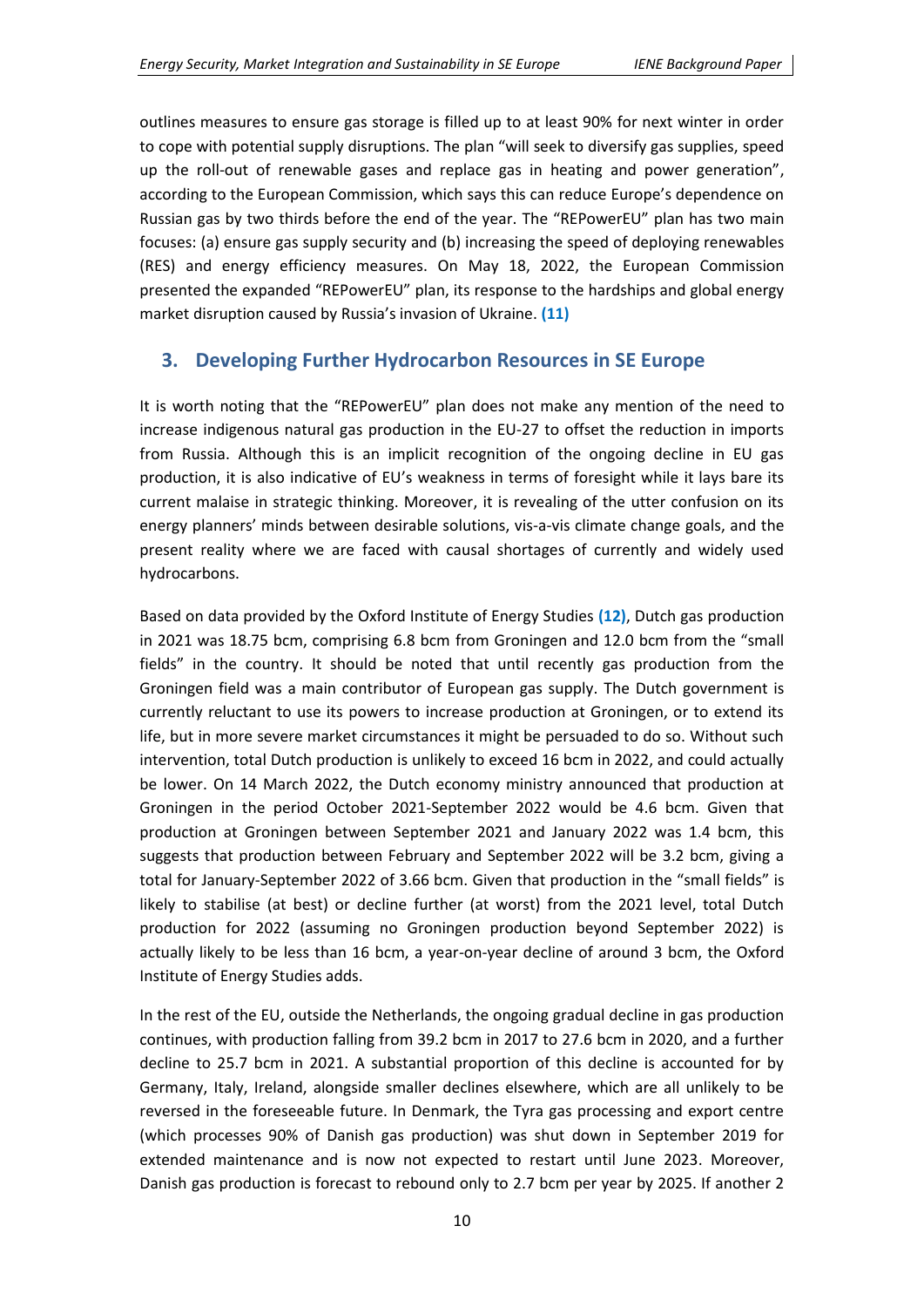bcm year-on-year decline occurs in 2022, the total decline in EU-27 gas production could be 5 bcm, based on data provided by the Oxford Institute of Energy Studies.

Outside the EU-27, there is no technical or commercial flex in UK gas production, but there is expected to be a modest recovery in 2022. Gross production fell sharply from 39.3 bcm in 2020 to 32.5 bcm in 2021 due to temporary shutdowns related to project-related offshore investment, and is expected to recover to about 35-36 bcm in 2022. From an EU perspective, this additional UK production could help to increase the re-export from the UK to the EU of both pipeline imports from Norway and LNG from elsewhere.

Overall, gas production in the EU-27 is likely to decline modestly even if production at Groningen is preserved at its present level, and production is not halted in mid-2022 as planned. Otherwise, the decline may be steeper. In the event that the planned cessation of production at Groningen takes place, even the rebound in UK production will not be sufficient to prevent a modest overall decline in European (EU + UK) production.

Despite the aforementioned ominous environment, several European countries should be able to increase their gas production in order to meet their gas demand and decrease their dependence on Russian gas imports. For instance, Norwegian energy operator Equinor recently announced that, alongside its partners and Norwegian authorities, it will bump up gas output to Europe in the coming months, providing greater quantities of the energy source to try and offset booming prices and supply shortages. **(13)**

More specifically, increased production permits issued by the Ministry of Petroleum and Energy will allow Equinor to maintain high production levels at its Troll, Oseberg, and Heidrun gas fields. Following these permits, the Oseberg and Troll fields will increase exports by around 1 bcm, while the Heidrun field will increase gas exports by 0.4 bcm for the 2022 calendar year. The group's Hammerfest LNG unit is also scheduled to come online from mid-May this year, providing more than 6 bcm of gas per year from the Barents Sea. With these increases in gas production, it is hoped that Norway will be able to fill the gaps left by the loss of Russian imports as sanctions against Moscow come into effect. According to Equinor, Norway currently contributes 25% of gas demand in the EU and Britain, and is the seventh largest gas producer in the world.

Apart from certain European countries that are already gas producers and they can increase their gas production, there are also some other countries that can reduce their reliance on Russian gas imports through the development of indigenous gas production. Greece is such a case and it has already announced that it will speed up gas exploration, aiming at new exploratory drilling, in more than two decades, by the end of 2023. More specifically, Energean, the sole oil producer in Greece, is committed to carry out an exploratory drilling at an onshore block in the west of the country. Greece also wants to conclude by March 2023 a first round of detailed seismic surveys offshore in Crete and western Greece in order to identify any potential gas fields it could tap, according to a presentation by the Hellenic Hydrocarbon Resources Management. **(14)**

In 2021, the total natural gas production in the EU amounted to 50.6 bcm (-7% or -4 bcm compared to 2020), while its consumption reached 412 bcm. Romania's gas production (8.9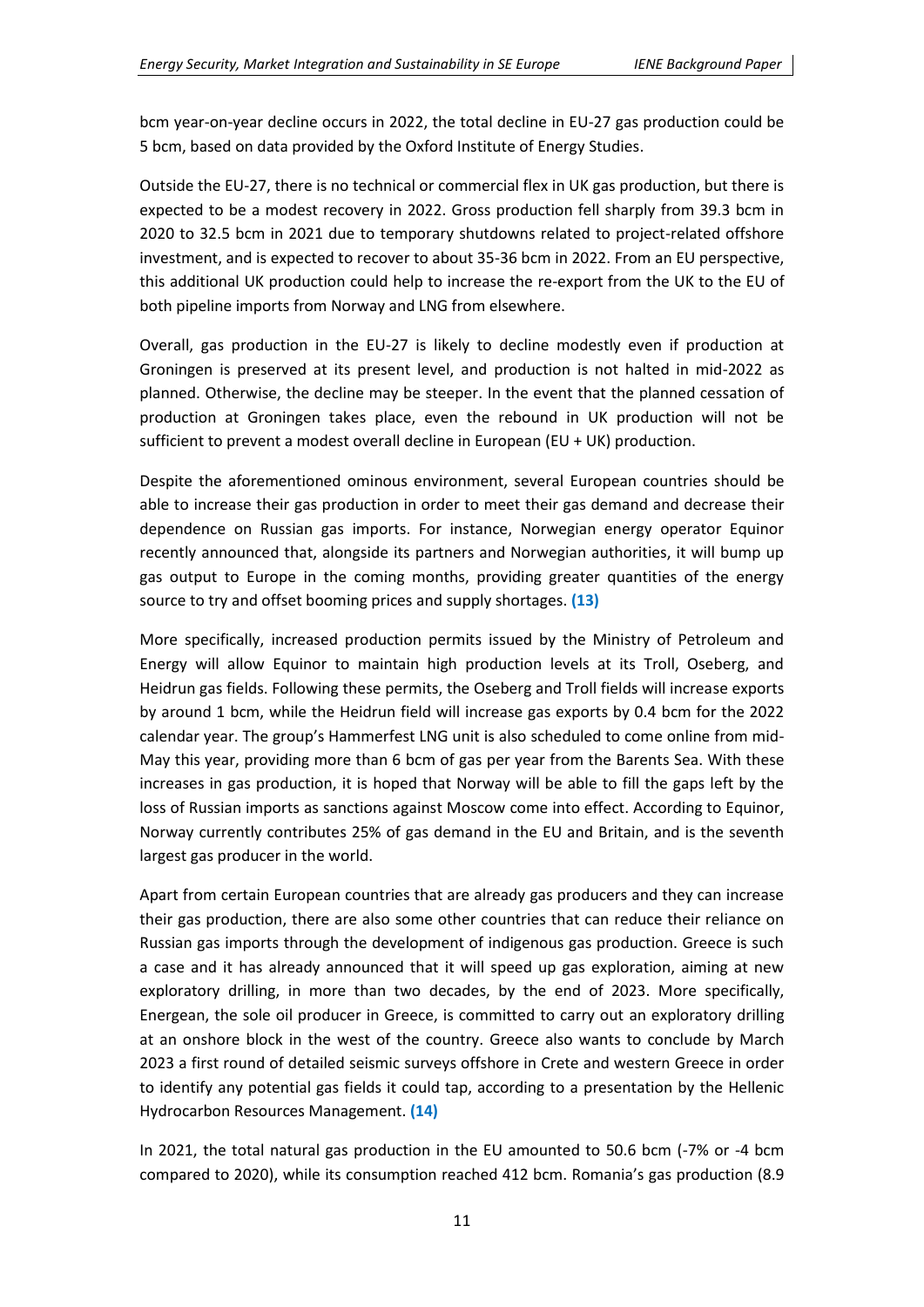bcm) remained practically stable (-1%) in 2021, compared to 2020, but plans are in place for much higher production which will help the country become self-sufficient and allow it to plan some exports. In addition, the 2.6 bcm/year capacity floating LNG import terminal in Croatia received its first ever cargo from Egypt on November 10, 2021, while its gas production stood at 0.83 bcm in 2021, which covered almost 25% of the country's needs. Given the right research and tax incentives, Croatia's substantial gas potential could be further explored with a considerable increase of its gas production for the benefit of both the country and the EU.

As natural gas, together with nuclear, are fast emerging as the only viable options in terms of reduced GHGs capable of serving the continent's base load needs in the energy transition phase which could easily last until 2050 and beyond, the EU has every incentive to want to develop gas deposits not only in its own territory but also in the various peripheral countries. Looking at the broader picture, one can easily see that within and around the EU space we have substantial oil and gas deposits which have been identified following both seismic research and exploratory drilling. If we were to combine hydrocarbon potential resource findings so far in the Black Sea, the Adriatic, the East Mediterranean, including Greece and Cyprus and the North Sea, one could add up some 9.0-10.0 trillion cubic metres which are more than enough to cover EU needs for the next 30 years or more. By which time gas use will be diminishing as new forms of energy will be taking over. EU's myopic view to prefer to ignore the reality of such substantial indigenous reserves and opt exclusively for alternative gas import options is not helping with security of supply fundamentals and certainly antagonises economic development in the various European countries concerned.

## <span id="page-11-0"></span>**4. Energy Security Implications**

European domestic gas production is in long-term decline. The Netherlands accounts for roughly half of EU-27 gas production and gas production in both the Netherlands and the rest of the EU declined at approximately the same rate between 2017 and 2021. As a result, EU-27 gas production declined from 83 bcm in 2017 to 51 bcm in 2021, based on data provided by the Oxford Institute of Energy Studies **(15)**. Outside the EU-27, UK net gas production declined slowly from 39 bcm in 2017 to 36 bcm in 2020, followed by a dip to an estimated 29 bcm in 2021 due to maintenance held over from 2020. Although UK production is set to rebound in 2022, the overall picture is of an ongoing decline in both annual production volumes and seasonal "swing"<sup>1</sup>. This leads to the conclusion that, in the event of a curtailment of Russian pipeline supplies to Europe, production cannot ramp up to any meaningful extent to offset the loss of the Russian supplies.

The topic of gas storage has been prominent in discussions of European gas-related energy security. In Europe as a whole, there is the capacity to hold around 100 bcm of storage stocks, which is equivalent to one-fifth of annual demand. At the start of winter 2021/2022, European storage stocks were around 10% lower than would have been expected in a "normal" year. However, a mild winter and related slower storage withdrawals have meant

 $1$  The ability to raise production in winter to meet higher demand and lower production in summer, also in line with lower seasonal demand.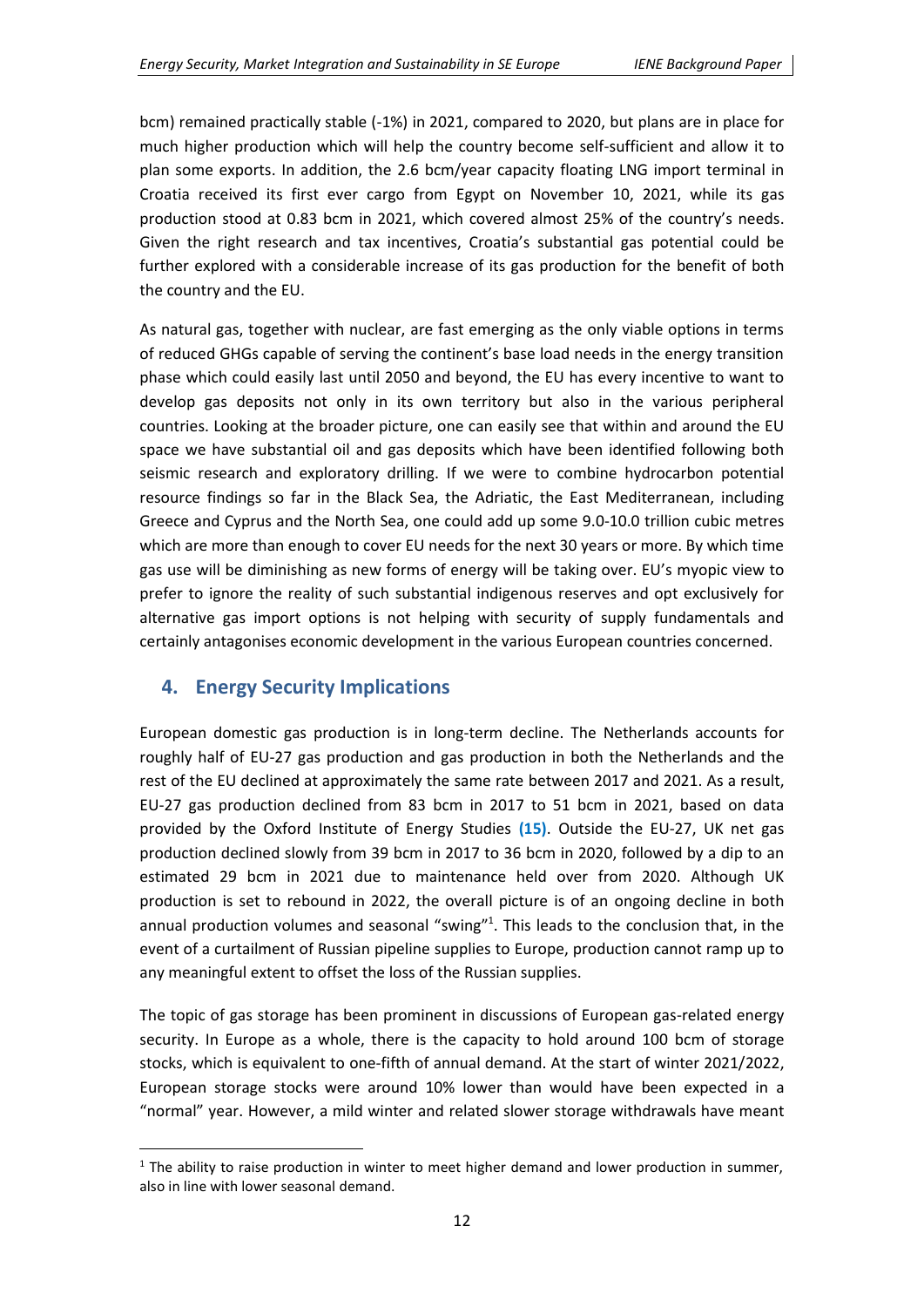that European storage stocks on February 28 were similar in volume to those held on February 28 in 2017 and 2018, although still significantly lower than stocks held on February 28 in 2019-2021. As a result, the ability to withstand any curtailment of Russian flows through drawing down on storage is limited.





#### *Sources: OIES, ENTSOG*

As several energy analysts point out, Europe's independence from Russian oil and gas will be the necessary historical correction of a geopolitical paradox. Europe's economic growth and development has been heavily based thus far on funding Russia through energy, which turned out to be the greatest threat for the EU acquis. According to the Central Bank, Russia's total exports reached \$489.8 billion in 2021. Of that, crude oil accounted for \$110.2 billion, oil products for \$68.7 billion, pipeline natural gas for \$54.2 billion and LNG \$7.6 billion **(16)**. Even now, after Russia's unilateral declaration of war against Ukraine, Moscow is still funded through payments for energy imports from consuming European countries.



#### **Figure 7: European gas storage stocks, bcm**

#### *Sources: OIES, GIE*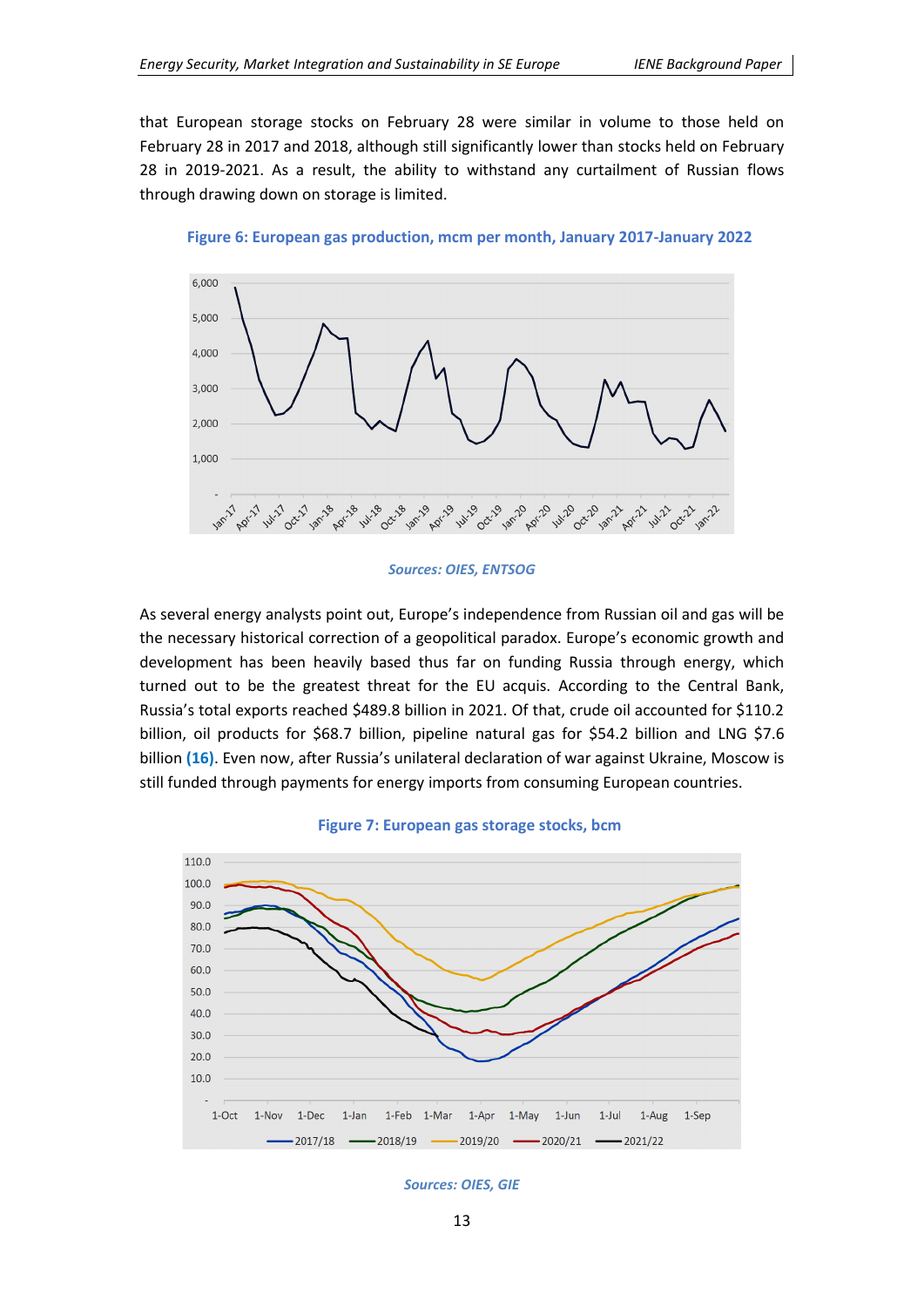Europe does not appear to have a "plan B" to face the current crisis, while the European Commission is desperately trying to formulate a workable response as its "REpowerEU" plan shows. Meanwhile, energy prices have nearly doubled since last year. Most likely, they have not yet peaked. So, turning to alternative countries for energy procurement is one solution that would not incur the greatest cost. In view of the substantial policy and infrastructure obstacles involved, which a decoupling from Russian energy entails, it is very important to work out a pragmatic approach in both oil and gas supplies. It is becoming clearer by the day that Europe will need to change course and aim towards a more self-sustaining energy supply mode. In that context, it is necessary to stress the importance of indigenous hydrocarbon production.

To this end, there are many things to be done, starting with exploitation of Europe's own resources in all directions. The penetration of renewables in the energy and storage markets is of crucial importance not only because of their minimum energy footprint, which would align with the EU's "Fit for 55" and net-zero emissions goals, but also because they both require high-end technologies that Europe has already made great strides on. The current energy prices, however, have forced many countries to step back to coal/lignite for electricity generation, but the fact remains that progress still needs to be made towards renewables.

Another resource to exploit is the large untapped potential of hydrocarbons in (SE) Europe. For instance, based on data provided by IENE's latest Special Report on Greece's Hydrocarbons, the country's potential gas reserves are estimated to be at about 2.0-2.5 tcm **(17)**. It is obvious that prolonged underinvestment in hydrocarbons raises the spectre of continued price shocks and volatility. Today, EU hydrocarbon reserves are estimated in the region of 7-10 tcm, of which 4.0 tcm in the East Mediterranean region.

As mentioned earlier, the storage capacities of the (SE) European countries should also be examined. For those in the EU, new financial tools and toolkits can be introduced to energy exchange markets in support of households and enterprises. Solutions must be scalable and customisable, taking into account the degree of dependency on Russian gas that these entities face. Additionally, the technological progress towards low carbon liquid fuels and reusable carbon fuels is coming closer to commercial use. At the same time, the discussion around the energy production capabilities of nuclear power is back on the table. The construction of new gas pipeline routes, which cross neutral countries, should also be examined.

The world is once again learning an essential geopolitical lesson. If you want to be in a position to introduce punitive policies (e.g. imposition of sanctions), you have to be relatively self-sufficient in terms of energy. As the present crisis clearly shows, Europe is in no position to dictate terms without incurring substantial cost to its economy. This time, the West and particularly Europe, which is suffering most of the geopolitical and cost-related consequences out of any region, have to undertake all necessary and bold actions to direct efforts to break out of the Russian energy dependency headlock, so as to create opportunities towards a sustainable economic growth model and a vigorous geopolitical presence. If not, then (SE) Europe will suffer its own fate.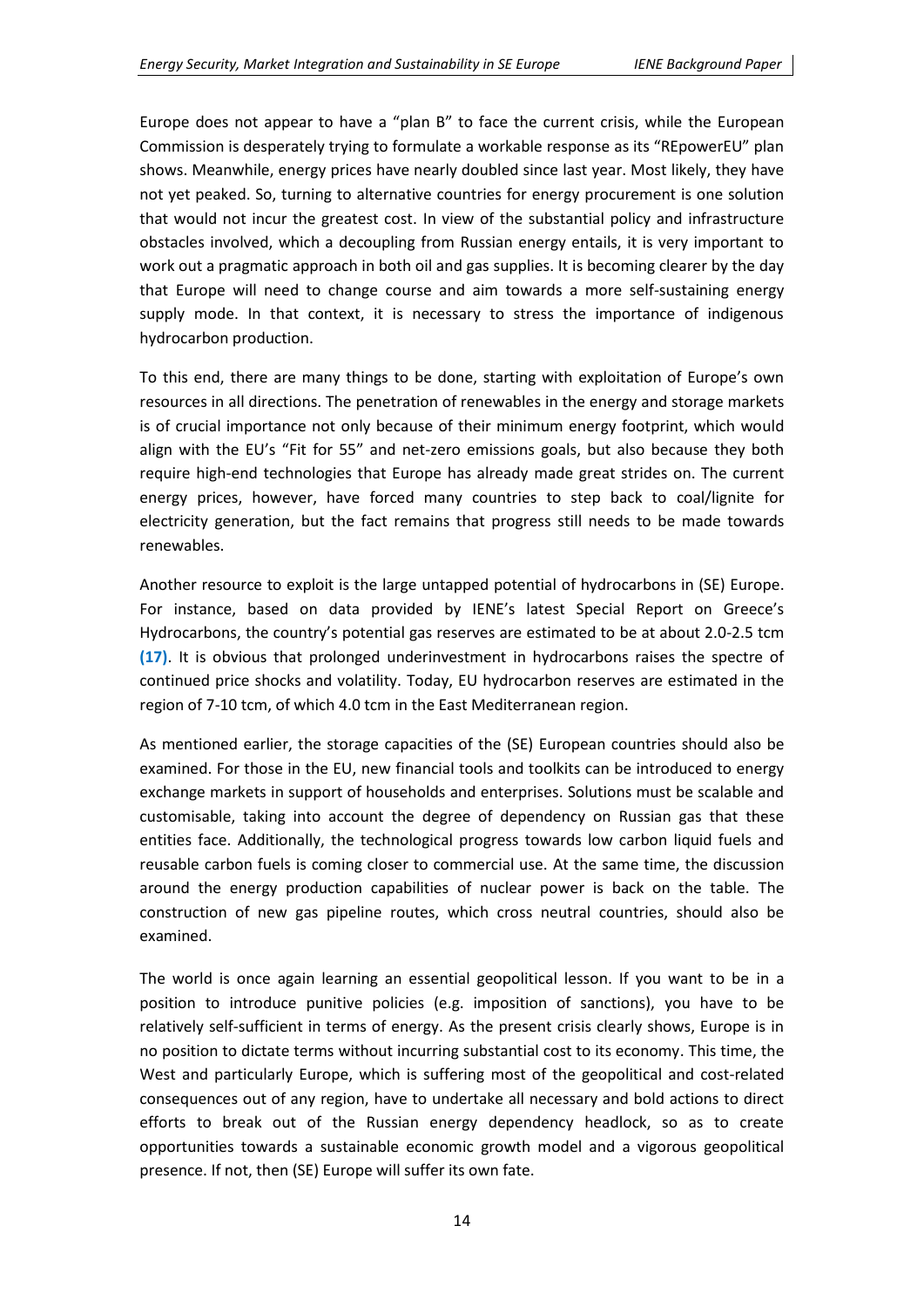## <span id="page-14-0"></span>**5. The Impact on SE Europe**

According to IENE's "SE Europe Energy Outlook 2021/2022" reference study **(18)**, the high oil and gas import dependence for most SE European countries stood at 87.0% on average for total oil and petroleum products and at 89.3% on average for gas, based on 2019 figures, with some countries even reaching 100% dependence in both categories. Such high energy dependence is way above that of the EU-27, which on average stood at 60.7% in 2019. This means the state finances of several SE European countries are servient to the vagaries of international oil prices, as we have clearly seen in the period of 2010-2014, when the oil and gas import bill of most SE European countries ballooned to unprecedented levels, thus siphoning off much needed funds in order to meet basic transportation, heating and industry requirements and the same development may also appear now as the war in Ukraine is still in progress and the majority of oil and gas imports in SE Europe is relied on Russia.

In 2019, the energy dependence of the EU-27 stood at 60.7%, the highest over the last decade. As illustrated in Figure 8, the evolution of EU-27 energy dependence has not been constant over 1990-2019; however, it has continuously stood above 50% since 1990. Regarding SEE countries, the overall energy dependence also varies significantly and averaged at 50.1% in 2019, taking into account the countries shown in Figure 9. These figures are issued by Eurostat, along with the publication of the detailed 2019 annual results on energy supply, transformation and consumption in the EU.



**Figure 8: Evolution of the EU energy dependence (%) over 1990-2019**

#### *Sources: Eurostat, IENE*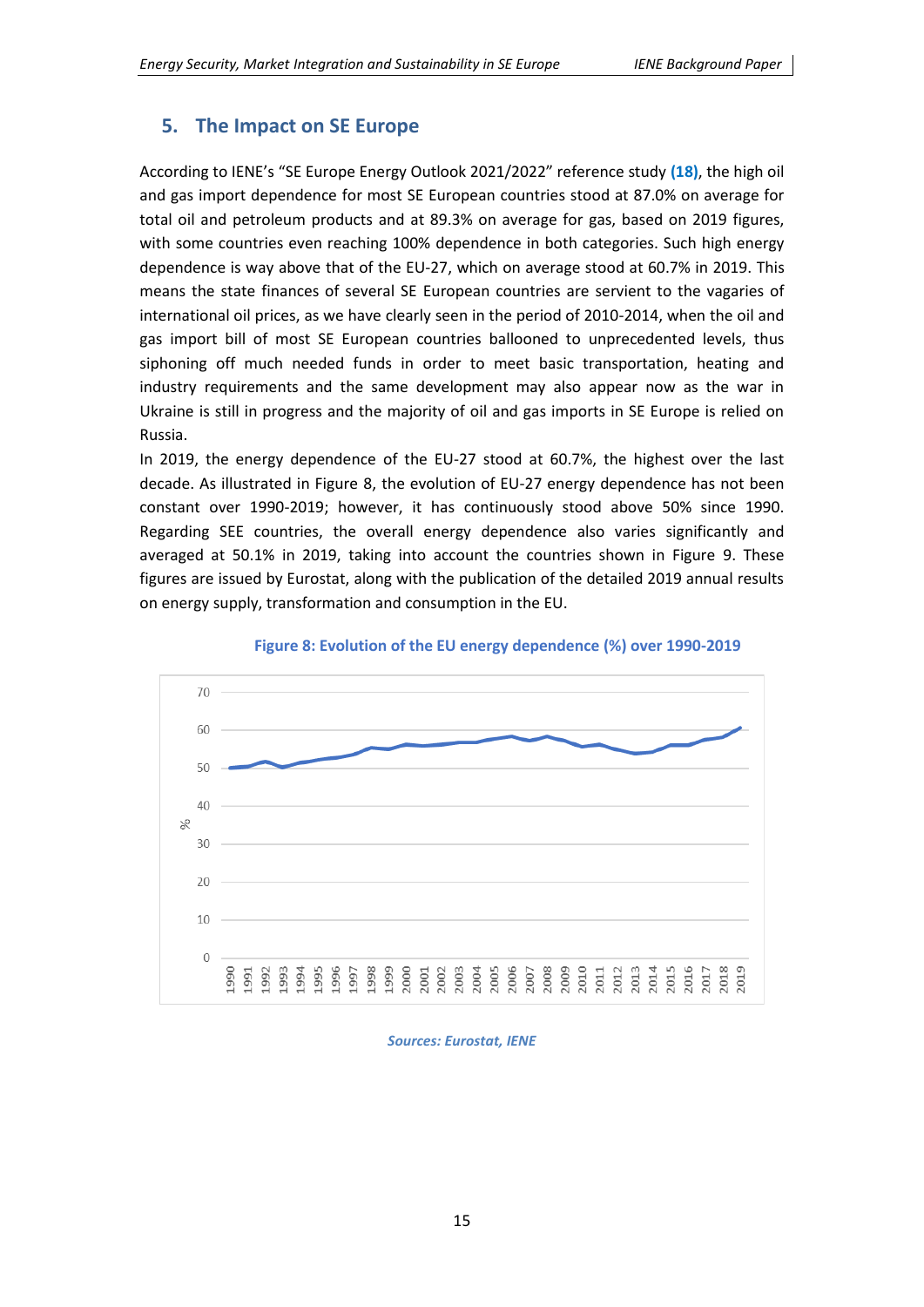

**Figure 9: Energy dependence (%) in SE Europe (2019)**



Eurostat also presents data for total oil and petroleum products as well as natural gas separately for the SEE region in 2019. More specifically, total oil and petroleum products dependence in SE Europe reached 87.0% in 2019, with Albania and Romania having the lowest dependence of 28.3% and 65.8% respectively (see Figure 10).





Note: A dependency rate in excess of 100% relates to the build-up of stocks.

#### *Sources: Eurostat, IENE*

The gas dependence in SE Europe reached 89.3% in 2019, with Croatia and Romania having the lowest gas dependence of 66.4% and 23.3% respectively (see Figure 11).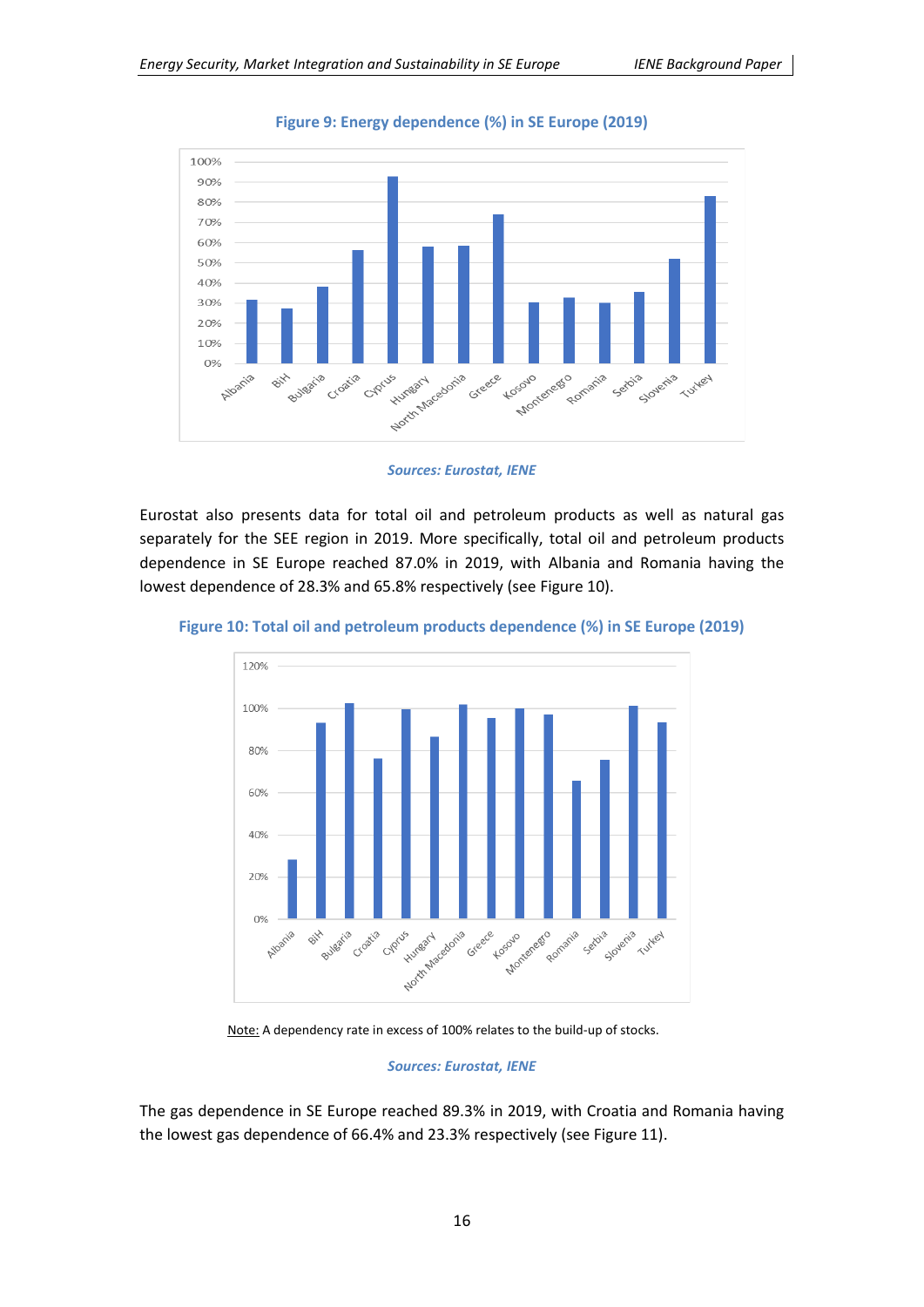

**Figure 11: Gas dependence (%) in SE Europe (2019)**



#### *Sources: Eurostat, IENE*

Despite the fact that most of the SEE countries are highly dependent on oil and gas, which both are imported mainly from Russia and are widely used in the transport and household sectors, regional energy dependence is low, as the remaining energy used derives from hydropower and biomass, which are indigenous.

However, high import dependency becomes more problematic when it is associated with low levels of diversification, by country of origin and/or by energy source. Lack of access to affordable energy sources, disruptions in energy flows, high import dependency and wild fluctuations in prices are all seen as potential weaknesses, creating economic, geopolitical and social problems of the countries affected.

#### **LNG**

According to the "REPowerEU" plan, the EU could import 50 bcm more of LNG (e.g. from Qatar, USA, Egypt, West Africa) on a yearly basis, equivalent to 37 million tonnes of the superchilled fuel. Diversification of pipe sources (e.g. Azerbaijan, Algeria, Norway) could deliver another 10 bcm of yearly savings on Russian gas imports. Such an objective seems very challenging, given current European import capacity and the cost at which this would be done. It is worth noting that the EU and the UK together imported 67.55 million tonnes last year and 73.5 million tonnes in 2020.

Another key factor which EU planners rend to disregard is the instant availability of almost 10% of global LNG production. In other words, where are these extra quantities of LNG going to come from? Which countries are going to supply 50 bcma at short notice and at what cost? And where is this additional LNG going to be stored? These are serious questions which are begging for answers, especially if we are talking about the SE European region, where the LNG market is not so developed compared to the rest of Europe.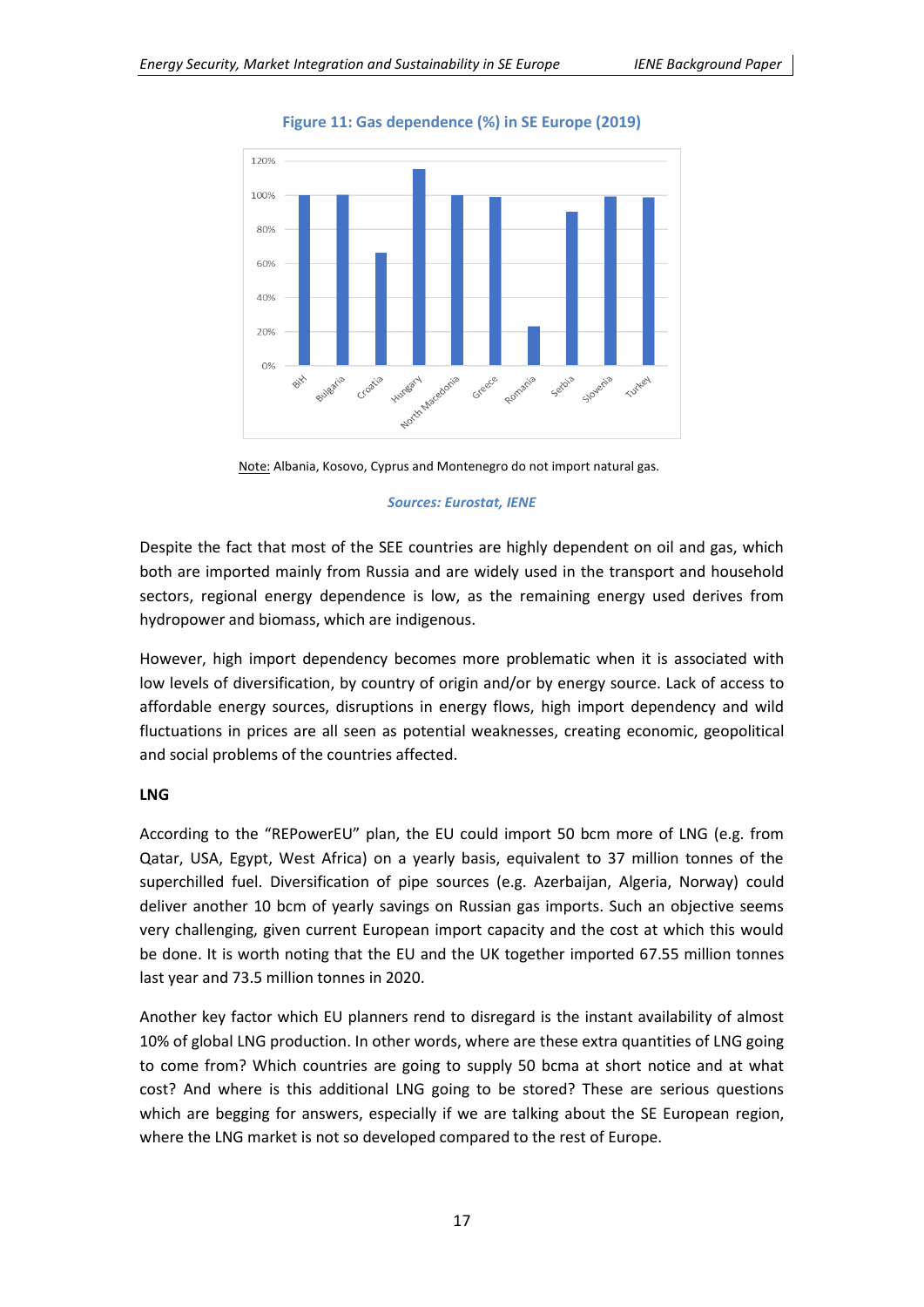Regardless of developments in Ukraine, LNG demand in SE Europe is expected to grow over the next few years, as the regional market keeps expanding. The rapid penetration of LNG in the region will be similar to the recent past such as Spain, Portugal, Italy, Greece and Turkey. It appears that LNG prospects in SE Europe and the East Mediterranean in particular are far better placed than they were five years ago, with the aforementioned new projects getting ready to progress and LNG clearly emerging as a priority fuel for several industrial consumer groups helped by lower prices and increased availability.

Greece, Croatia and Turkey are the only countries in the broader Black Sea-SE European region which at present possess LNG gasification terminals which are well linked and integrated into their national gas systems. It is thus anticipated that the SE European region, from Croatia to Turkey, will play a significant role in expanding LNG trade in Europe through the construction and operation of several new LNG regasification projects, with the prospect of feeding gas quantities into the Greek, Bulgarian, Serbian and Turkish gas systems, among others.

|                              | Country | <b>Terminal or Phase Name</b>                    | <b>Start Year</b> | <b>Nameplate Receiving</b><br>Capacity (MTPA) | <b>Owners</b>                                                                                                                             | Concept     |
|------------------------------|---------|--------------------------------------------------|-------------------|-----------------------------------------------|-------------------------------------------------------------------------------------------------------------------------------------------|-------------|
|                              |         | Marmara Ereglisi                                 | 1994              | 5.9                                           | Botas (100%)                                                                                                                              | Onshore     |
|                              |         | Aliaga Izmir LNG                                 | 2006              | 4.4                                           | EgeGaz (100%)                                                                                                                             | Onshore     |
|                              | Turkey  | Dortyol - MOL<br><b>FSRU Challenger</b>          | 2018              | 4.1                                           | Botas (100%)                                                                                                                              | <b>FSRU</b> |
| <b>Existing</b>              |         | Etki LNG<br>terminal - Turquoise                 | 2019              | 5.7                                           | Terminal: Etki Liman (100%),<br>FSRU: Kolin Construction (100%)                                                                           | <b>FSRU</b> |
|                              | Greece  | Revithoussa                                      | 2000              | 4.6                                           | DEPA (100%)                                                                                                                               | Onshore     |
|                              | Croatia | Krk - Golar FSRU                                 | 2021              | 1.9                                           | Terminal: HEP (85%), Plinacro<br>(15%), FSRU: Golar (100%)                                                                                | <b>FSRU</b> |
|                              | Turkey  | Gulf of Saros terminal -<br><b>Ertugrul Gazi</b> | 2022              | 7.5                                           | Botas (100%)                                                                                                                              | <b>FSRU</b> |
| <b>Under</b><br>Construction | Greece  | Alexandroupolis FSRU                             | 2022              | 4.0                                           | DESFA (20%), Ms. Elmina<br>Kopelouzou (20%), DEPA<br>Commerce (20%), GasLog Cyprus<br>Investments Ltd. (20%),<br>Bulgartransgaz EAD (20%) | <b>FSRU</b> |
|                              | Cyprus  | Vassilikos FSRU                                  | 2022              | 0.6                                           | DEFA (100%)                                                                                                                               | <b>FSRU</b> |

#### **Table: Existing and Under Construction LNG Terminals in SE Europe**

*Sources: IGU, IENE*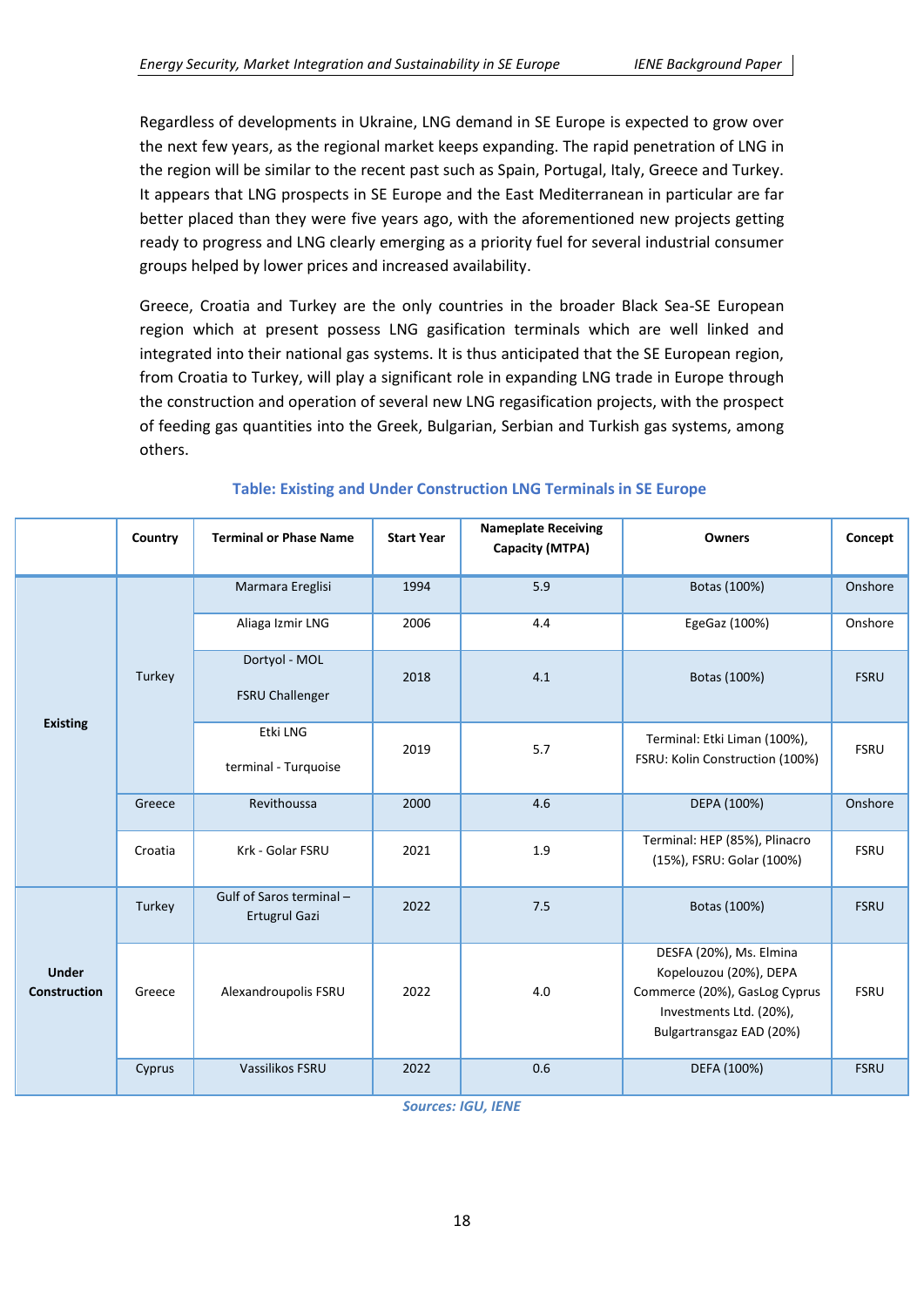As shown in Table, the total nameplate receiving capacity of existing LNG terminals in SE Europe currently stands at 26.6 MTPA. If we add both Gulf of Saros (7.5 MTPA) and Vassilikos (0.6 MTPA) FSRUs, combined with the planned Dioryga Gas and Alexandroupolis FSRUs (4 MTPA), which undoubtedly will increase Greece's capacity, we are talking about a total nameplate receiving capacity by 2030, which will reach more than 40 MTPA. Therefore, we can easily appreciate the important role LNG can play over the next years in SE Europe's gas supply and its impact on European gas supply at large, but it can make only a small contribution to Europe's effort to reduce dramatically its reliance on Russian gas in the context of the "REPowerEU" plan.

## <span id="page-18-0"></span>**6. Energy Market Integration in SE Europe**

## **6.1. Electricity Markets**

The region of SE Europe is of particular geopolitical and energy policy interest due to the European integration aspirations of Western Balkans countries and the region's position on the fringes of the EU internal market. It consists of member states of the EU, as well as non-EU countries that are contracting parties to the Energy Community (EnC) and participants in the Western Balkans 6 Initiative (WB6). As part of a developing region, these countries are in different stages of structural reforms of their energy sectors but with the common aim of integrating into the EU internal electricity market. In this context, SEE countries could serve as an example of extension of frameworks, rules, and practices that bring EU closer to its immediate neighbouring regions. **(19)**

Although the power systems in SEE are strongly interconnected and interdependent for ensuring security of supply, the power sectors of these countries are highly fragmented in terms of governing regulations and market designs. In general, national electricity markets in SEE have been characterized by price regulation and low liquidity, often due to a strong presence of incumbent generation companies. Therefore, most of the electricity sector advances in SEE are still driven by efforts to fully open electricity markets to greater competition by implementing EU legislation, primarily the Third Energy Package for Electricity and Gas Markets (TPEGM), the predecessor to the CEP. Simultaneously, the urgency of decarbonization translates into growing pressure on governments to decommission carbon-intensive power plants and to promote RES investment, consequently accelerating the need for market reforms.

In addition, there is a lack of incentives for active participation of customers in the retail markets, which is mainly due to dominance of incumbent suppliers and low competition. Wholesale markets are progressing with the establishment of power exchanges, although liquidity has been identified as a major issue in most cases. Advances in DAM and IDM coupling or signed MoUs, along with specific measures targeting liquidity, are expected to improve competition in future. All countries have established market-based procurement of balancing energy and reserves, while TSOs are also participating in regional and European projects for exchange of balancing services.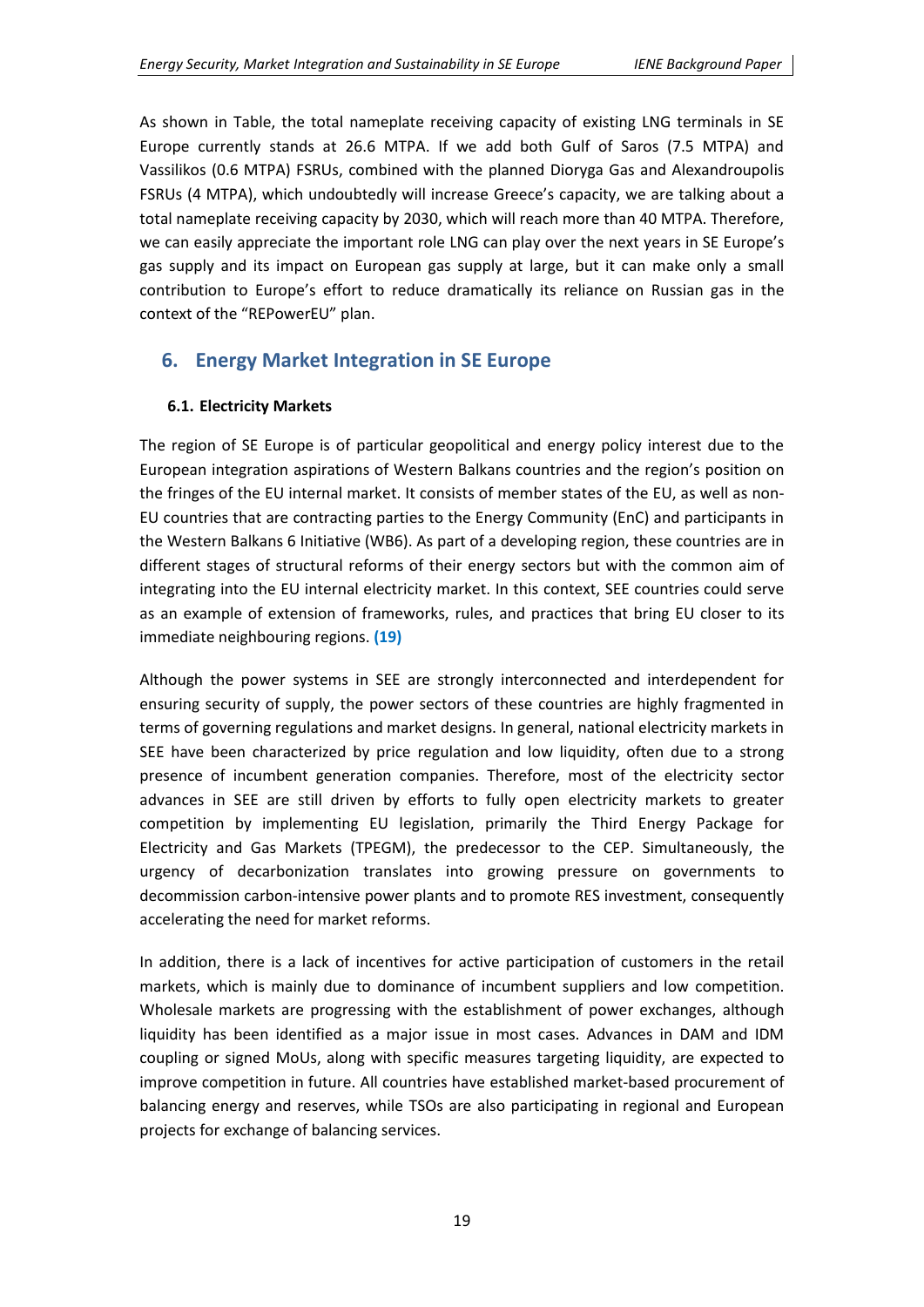Wholesale electricity markets in SE Europe are generally less mature than EU electricity markets. The progress made by the WB6 countries regarding their electricity market reforms is analysed in ACER's Market Monitoring Report 2020 **(20)**:

#### **6.2. Gas Markets**

Over the last few years, the international gas market has evolved moving away from longterm take-or-pay contracts that are linked to oil prices (known as oil-indexed contracts) and include trade restrictions from destination clauses. Instead the market now features shorterterm contracts without destination clauses and pricing based on the supply-demand dynamics of natural gas instead of oil-linked prices. In line with these developments, the volume of spot gas trade has also significantly increased.

There is a definite trend in European gas markets for gas volumes to be traded through gas hubs, several of which have been established and are operating successfully in many EU countries. Already more than 14 such hubs are in operation and more are planned over the next few years.

Gas trading hubs come under two broad categories: (a) physical gas trading hubs, with import and export pipelines, connections with other physical hubs mainly via interconnectors, access to storage and gas title transfer among actors trading, and (b) commercial hubs with bilateral and broker-based trading, a balancing mechanism that takes market-based price formation as a basis as well as exchange trading, futures and financial derivative transactions. It should be noted that gas trading hubs are not necessarily limited to strict geographical boundaries as participants tend to trade gas volumes over extended boundaries. Therefore, the concept of gas trading hubs capable of serving the need of a wider region is fast gaining ground. Historical records from the operation of European gas trading hubs over the last ten years show that spot prices for gas volumes traded through the hubs are markedly lower than corresponding prices for long-term oil-indexed contracts.

In view of pressing European gas market needs to meet demand from a diversified supply base and planned new transit routes and interconnectors in the SE European region, coupled with increased storage capacity and new LNG terminals, available gas volumes in the region are set to increase substantially in the medium term (2022-2025). On the basis of the current contracted gas volumes to be transited through SE Europe by 2022-2025, it appears that market liquidity will substantially increase over the next few years with a parallel rise of gas trading opportunities.

The satisfaction of future gas demand in SE Europe involves various routes, including the Southern Corridor, Turkish Stream, the East Mediterranean region and LNG terminals (landbased and FSRUs). However, future gas demand increases appear to be small, meaning that gas will need to move further westwards to find market and/or competitively force itself into Turkey. But transporting gas further north to larger markets in Europe looks hard, because greater distance means greater transportation costs and therefore lower netbacks. SE Europe would be significantly exposed in the case of a transit disruption through Ukraine under high demand scenarios.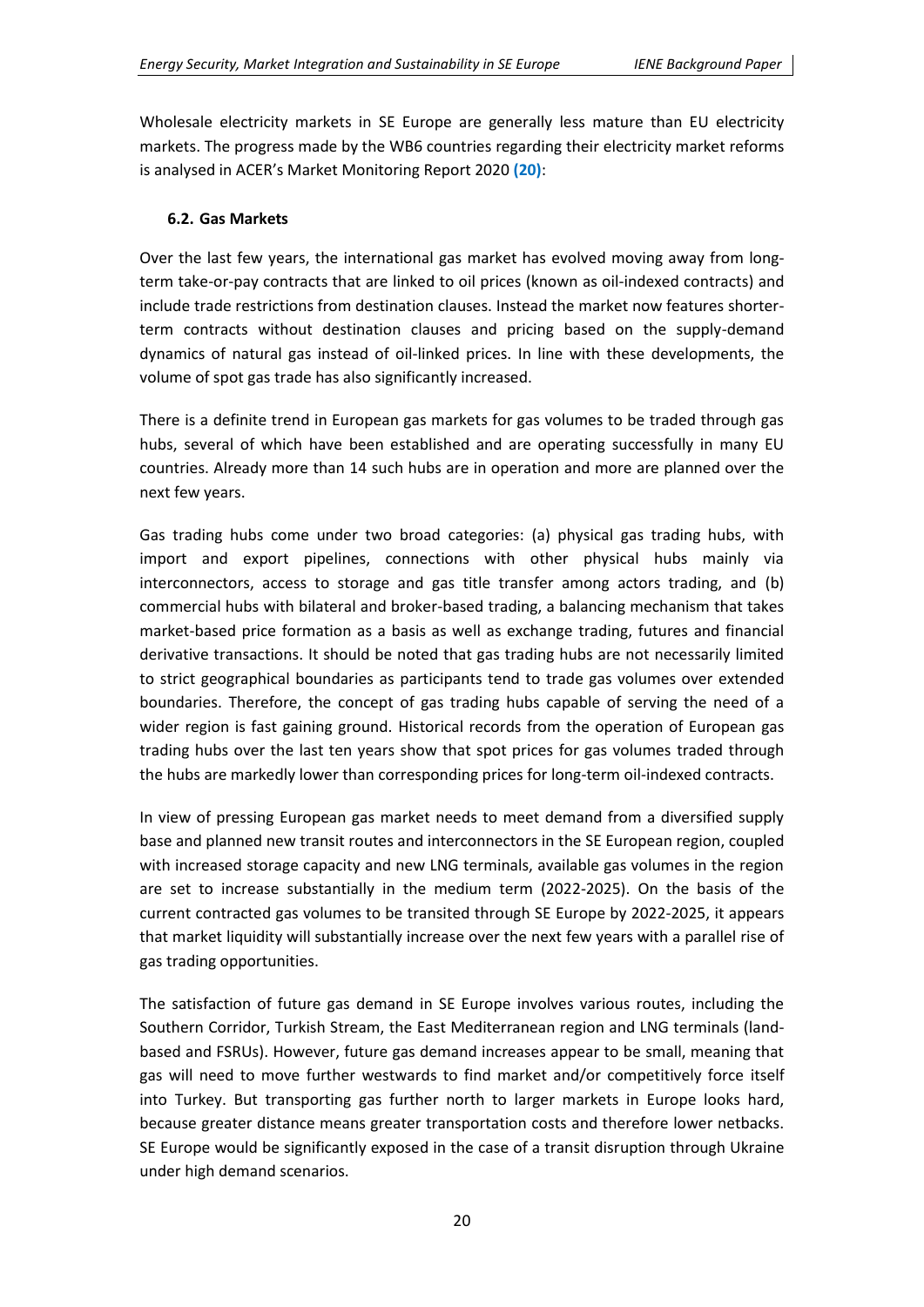Today, there is not one gas trading hub (or hubs) serving the needs of the SE European region. The Vienna-based CEGH is the nearest such hub which at present serves the needs of Central European countries. Vienna's CEGH in view of its geographical position and trade volume and origin can play pivotal role in enhancing gas trading in SE Europe and also act as a benchmark (to the regional gas hub(s) to be developed).

The background is already set for the planning and establishment of more than one gas trading hubs which will serve the needs of the broader SE European region enabling market participants in Greece, Bulgaria, Romania and Turkey to actively participate in gas trading activities. Already the TSOs of the countries in the region, energy exchanges, key market players and other stakeholders are actively exploring the possibilities and prospects of establishing such gas trading hubs. Setting up gas trading hubs in SE Europe should be a commercial rather than a political exercise, although governments should be fully informed of the process. In order for one or more regional gas trading hubs to be established in the mid-term, market liquidity must increase considerably. For this to happen, a series of key gas infrastructure projects (e.g. TAP-TANAP system, IGB, South Kavala UGS, FSRUs) must be fully implemented, with construction and operation likely to converge in 2023.

Already, there is a number of nascent gas trading hubs in SE Europe, which include those in Greece, Turkey, Bulgaria and Romania. According to the EFET's Annual Scorecard 2021 **(21)**, Greece is the frontrunner in SE Europe in its attempt to establish a regional gas trading hub, which is known as Hellenic Trading Point (HTP), as shown in Figure 12.



#### **Figure 12: EFET's 2021 Gas Hub Benchmarking Study**

#### *Source: EFET*

The experience of numerous European gas trading hubs demonstrates that there are certain essential factors for gas hub development. Unbundling of vertically integration gas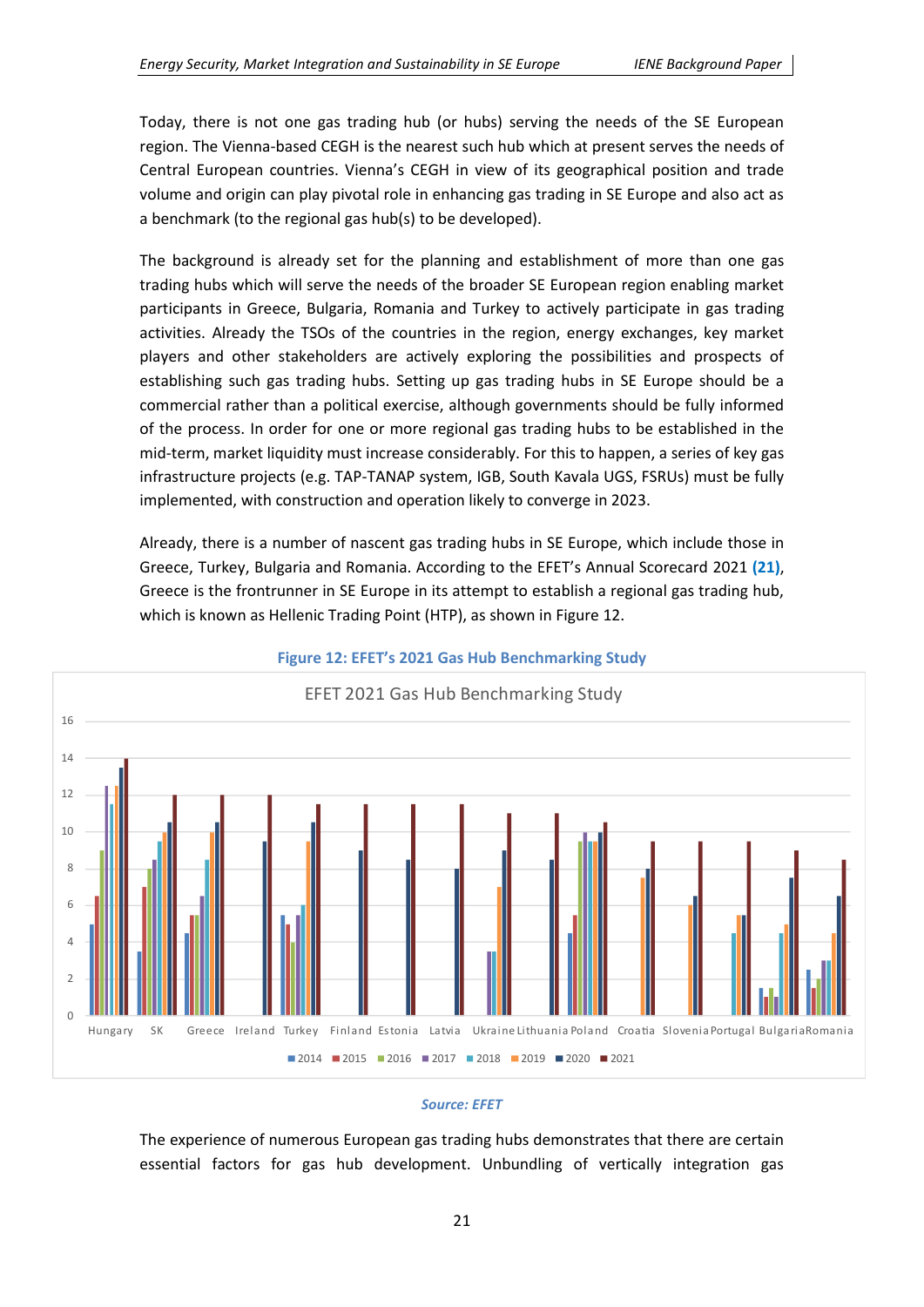companies creates the necessary conditions for the emergence of market players. Market liberalization and pricing transition create the need of trade and liquidity. Hubs and the transition of gas pricing formation are interconnected. In addition, the liberalization and pricing transition requires political determination, and changes of cultures, regulations and governance practices.

The liberalisation and integration of the SE European gas markets has been an arduous process with many stops and starts along the way. Several regional countries have committed to aligning their gas sectors with the EU's free market principles to which they subscribed either as EU members or as Contracting Parties of the Energy Community.

The region remains fragmented and attempts to further integrate it are still short of reaching ambitious objectives. Barriers have come in many forms. Government crosssubsidies have been distorting the formation of prices and created internal market imbalances. The lack of access to physical cross-border interconnections or domestic infrastructure brought additional obstacles. This became evident in the summer of 2019, when Bulgaria, Romania and Turkey where gas prices had been regulated, became Europe's most expensive markets in sheer contrast to other EU hubs. The issue was further compounded by limited access to imports caused by restricted access to cross-border infrastructure. Other barriers have been linked to unwieldy bureaucratic arrangements or institutional weaknesses which led to unpredictable legal environments, over-regulation or lack of transparency.

## <span id="page-21-0"></span>**7. The Growing Importance of Renewables in SE Europe**

The European Green Deal<sup>2</sup>, introduced in January 2020, adopted a set of policy initiatives by the European Commission for even higher emissions cuts. As part of the European Green Deal, the European Climate Law<sup>3</sup> has set a binding target of achieving carbon neutrality by 2050. This requires current greenhouse gas emission levels to drop substantially in the next decades. As an intermediate step, the EU has raised its 2030 climate ambition, committing to cutting emissions by at least 55% by 2030, known as "Fit for 55" package.

On May 18, 2022, the European Commission released its expanded "REPowerEU" plan, which is its response to the hardships and global energy market disruption caused by Russia's invasion of Ukraine. There is a double urgency to transform Europe's energy system: ending the EU's dependence on Russian fossil fuels, which are used as an economic and political weapon and cost European taxpayers nearly €100 billion per year and tackling the climate crisis.

Based on the "REPowerEU" plan, a massive scaling-up and speeding-up of renewable energy sources in power generation, industry, buildings and transport will accelerate Europe's independence, give a boost to the green transition, and reduce prices over time. The Commission proposes to increase the headline 2030 target for renewables from 40% to 45%

<sup>&</sup>lt;sup>2</sup> [https://ec.europa.eu/info/strategy/priorities-2019-2024/european-green-deal\\_en](https://ec.europa.eu/info/strategy/priorities-2019-2024/european-green-deal_en)

<sup>&</sup>lt;sup>3</sup> [https://ec.europa.eu/clima/eu-action/european-green-deal/european-climate-law\\_en](https://ec.europa.eu/clima/eu-action/european-green-deal/european-climate-law_en)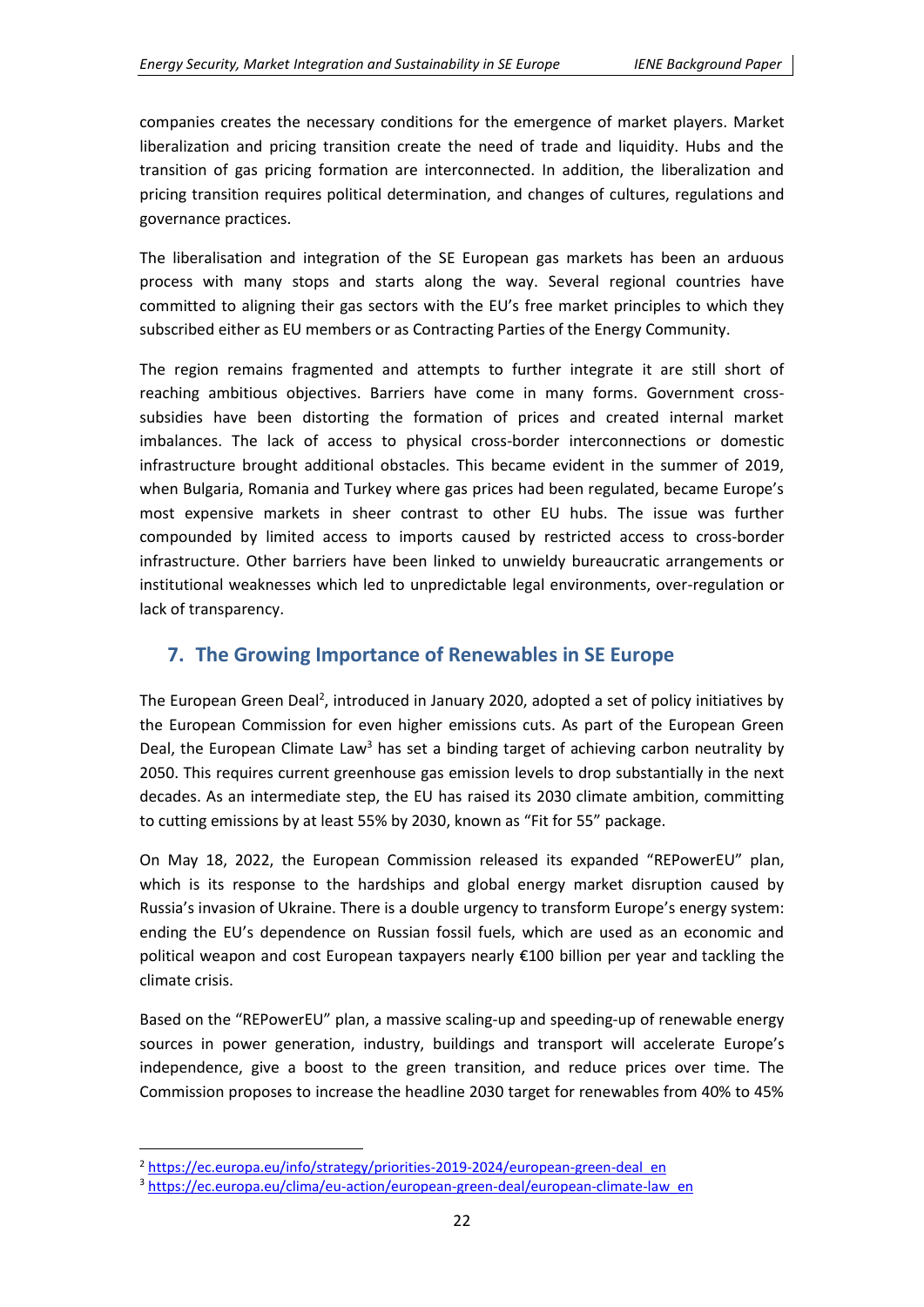under the "Fit for 55" package. Setting this overall increased ambition will create the framework for other initiatives, including:

- A dedicated EU Solar Strategy<sup>4</sup> to double solar photovoltaic capacity by 2025 and install 600 GW by 2030.
- A Solar Rooftop Initiative with a phased-in legal obligation to install solar panels on new public and commercial buildings and new residential buildings.
- Doubling of the rate of deployment of heat pumps, and measures to integrate geothermal and solar thermal energy in modernised district and communal heating systems.
- A Commission Recommendation<sup>5</sup> to tackle slow and complex permitting for major renewable projects, and a targeted amendment to the Renewable Energy Directive<sup>6</sup> to recognise renewable energy as an overriding public interest. Dedicated 'go-to' areas for renewables should be put in place by Member States with shortened and simplified permitting processes in areas with lower environmental risks. To help quickly identify such 'go-to' areas, the Commission is making available datasets on environmentally sensitive areas as part of its digital mapping tool<sup>7</sup> for geographic data related to energy, industry and infrastructure.
- Setting a target of 10 million tonnes of domestic renewable hydrogen production and 10 million tonnes of imports by 2030, to replace natural gas, coal and oil in hardto-decarbonise industries and transport sectors. To accelerate the hydrogen market increased sub-targets for specific sectors would need to be agreed by the colegislators. The Commission is also publishing two Delegated Acts on the definition and production of renewable hydrogen to ensure that production leads to net decarbonisation. To accelerate hydrogen projects, additional funding of €200 million is set aside for research, and the Commission commits to complete the assessment of the first Important Projects of Common European Interest by the summer.
- A Biomethane Action Plan<sup>8</sup> sets out tools including a new biomethane industrial partnership and financial incentives to increase production to 35bcm by 2030, including through the Common Agricultural Policy.

SE European countries are at a disadvantage in the transition process to a green economy compared to northern Europe, and face systemic challenges to their energy markets. They also face serious challenges, especially the West Balkan Six (WB6) in implementing EU's energy acquis. These issues need to be addressed through a regionally focused approach.

There are six main obstacles to more integrated and efficient markets in the region: (i) high dependence on fossil fuels, often supported by policy, (ii) market concentration and state

<sup>8</sup> [https://eur-lex.europa.eu/legal-](https://eur-lex.europa.eu/legal-content/EN/TXT/?uri=SWD%3A2022%3A230%3AFIN&qid=1653033922121)

<sup>4</sup> [https://eur-lex.europa.eu/legal-](https://eur-lex.europa.eu/legal-content/EN/TXT/?uri=COM%3A2022%3A221%3AFIN&qid=1653034500503)

[content/EN/TXT/?uri=COM%3A2022%3A221%3AFIN&qid=1653034500503](https://eur-lex.europa.eu/legal-content/EN/TXT/?uri=COM%3A2022%3A221%3AFIN&qid=1653034500503)

<sup>5</sup> [https://eur-lex.europa.eu/legal-](https://eur-lex.europa.eu/legal-content/EN/TXT/?uri=PI_COM%3AC%282022%293219&qid=1653033569832)

[content/EN/TXT/?uri=PI\\_COM%3AC%282022%293219&qid=1653033569832](https://eur-lex.europa.eu/legal-content/EN/TXT/?uri=PI_COM%3AC%282022%293219&qid=1653033569832) <sup>6</sup> [https://eur-lex.europa.eu/legal-](https://eur-lex.europa.eu/legal-content/EN/TXT/?uri=COM%3A2022%3A222%3AFIN&qid=1653033811900)

[content/EN/TXT/?uri=COM%3A2022%3A222%3AFIN&qid=1653033811900](https://eur-lex.europa.eu/legal-content/EN/TXT/?uri=COM%3A2022%3A222%3AFIN&qid=1653033811900)

<sup>&</sup>lt;sup>7</sup> [https://joint-research-centre.ec.europa.eu/energy-and-industry-geography-lab\\_en](https://joint-research-centre.ec.europa.eu/energy-and-industry-geography-lab_en)

[content/EN/TXT/?uri=SWD%3A2022%3A230%3AFIN&qid=1653033922121](https://eur-lex.europa.eu/legal-content/EN/TXT/?uri=SWD%3A2022%3A230%3AFIN&qid=1653033922121)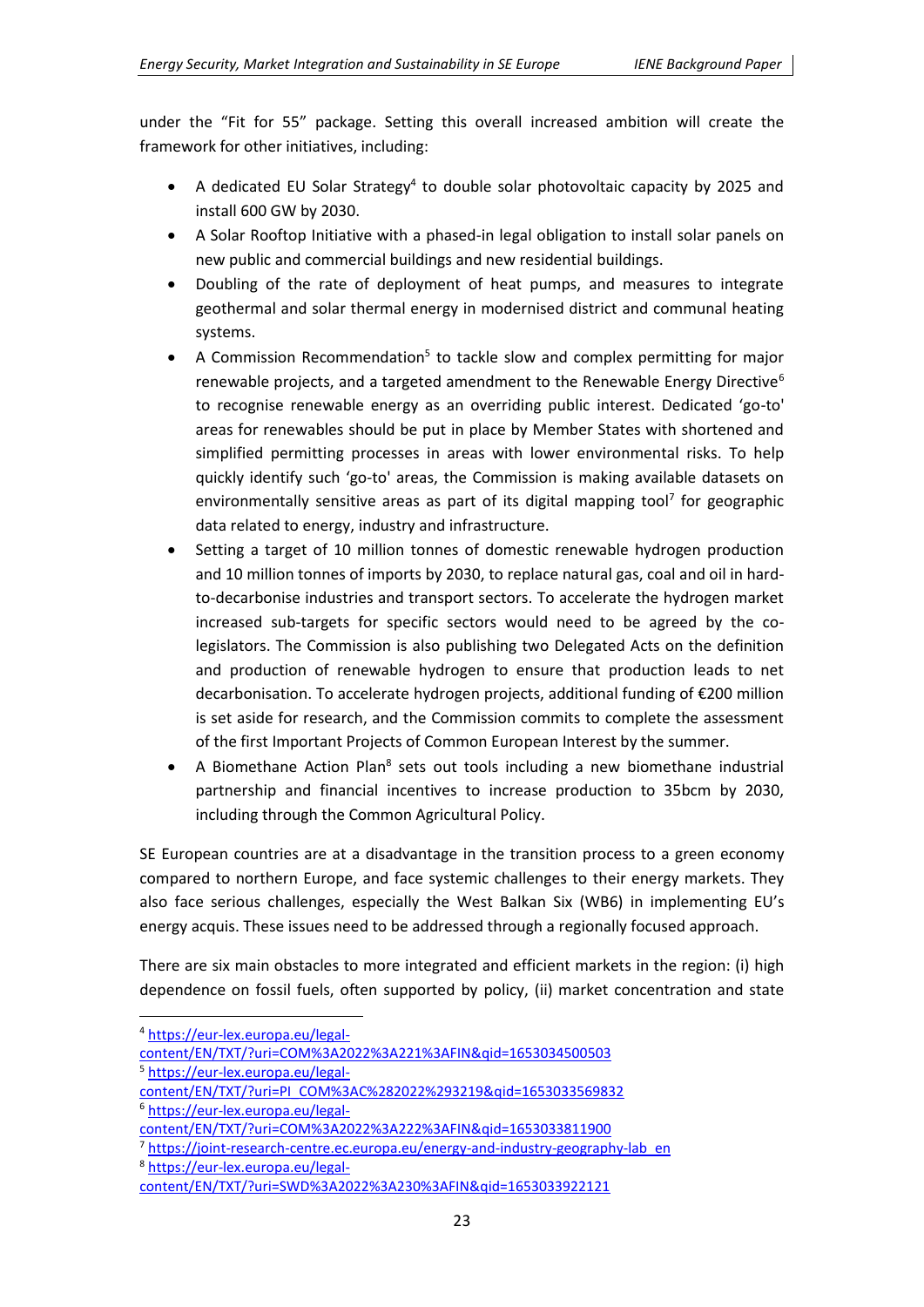intervention, (iii) illiquid energy markets, (iv) occasionally poor interconnectivity and crossborder energy trade, (v) poor regulatory framework and institutional design, and (vi) lack of strategies for managing the energy transition.

The combination of carbon-intensive energy sectors, relatively low energy efficiency, and below EU average GDP per capita, makes the transformation – of the coal regions, for example – both technically challenging and politically sensitive. The European Green Deal and the "just transition" facility offer new opportunities for the region (including Covid-19 recovery funds) to develop lower carbon energy systems. But cash injections alone will not be sufficient. Some policy makers argue that the region will require tailor-made mechanisms that reflect its specific needs during the transition.

There is widespread feeling that the countries of the SEE region, together with the EU, have the opportunity to make a bold decision about moving forward alongside the bloc towards a sustainable, decarbonised future and reap the region's potential for a healthier environment.

The EU also understands that to maximise the impact of the European Green Deal for the whole continent, it should make SE Europe part of this deal and ensure the countries are given equal opportunities and weight. In this way, the EU can guide the region towards implementing the 2030 and 2050 targets, while benefiting from the added value the countries of the region could contribute. Bulgaria, Romania, and Greece are currently responsible for more than 9% of coal- and lignite-fired electricity generation in the EU, but their approaches are very different.

The installed RES capacity in SE Europe has more than doubled during the past decade, with local systems exceeding 85.56 GW of installed capacity in 2019, according to an IENE survey **(22)** conducted as part of the Institute's "SEE Energy Outlook 2021/2022" study. This represents an increase of 100.5% since 2010, when the region counted 42.68 GW of installed RES units. In addition, the power generation from RES including hydro has almost reached 200 TWh and stood at 199.2 TWh in 2018. This corresponds to a 40% increase over the last decade.

Electricity generation from RES in the SEE is heavily affected by the hydrologic cycle, which has shown signs of heavy volatility throughout the decade. Most notably the region was affected by drought especially during 2011, 2014 and 2017, when it halted the increase of yy generation from RES, despite the increased deployment of other RES systems, mainly wind and solar. The most affected countries by the hydrologic cycle were Turkey, Croatia, Albania and Bosnia and Herzegovina.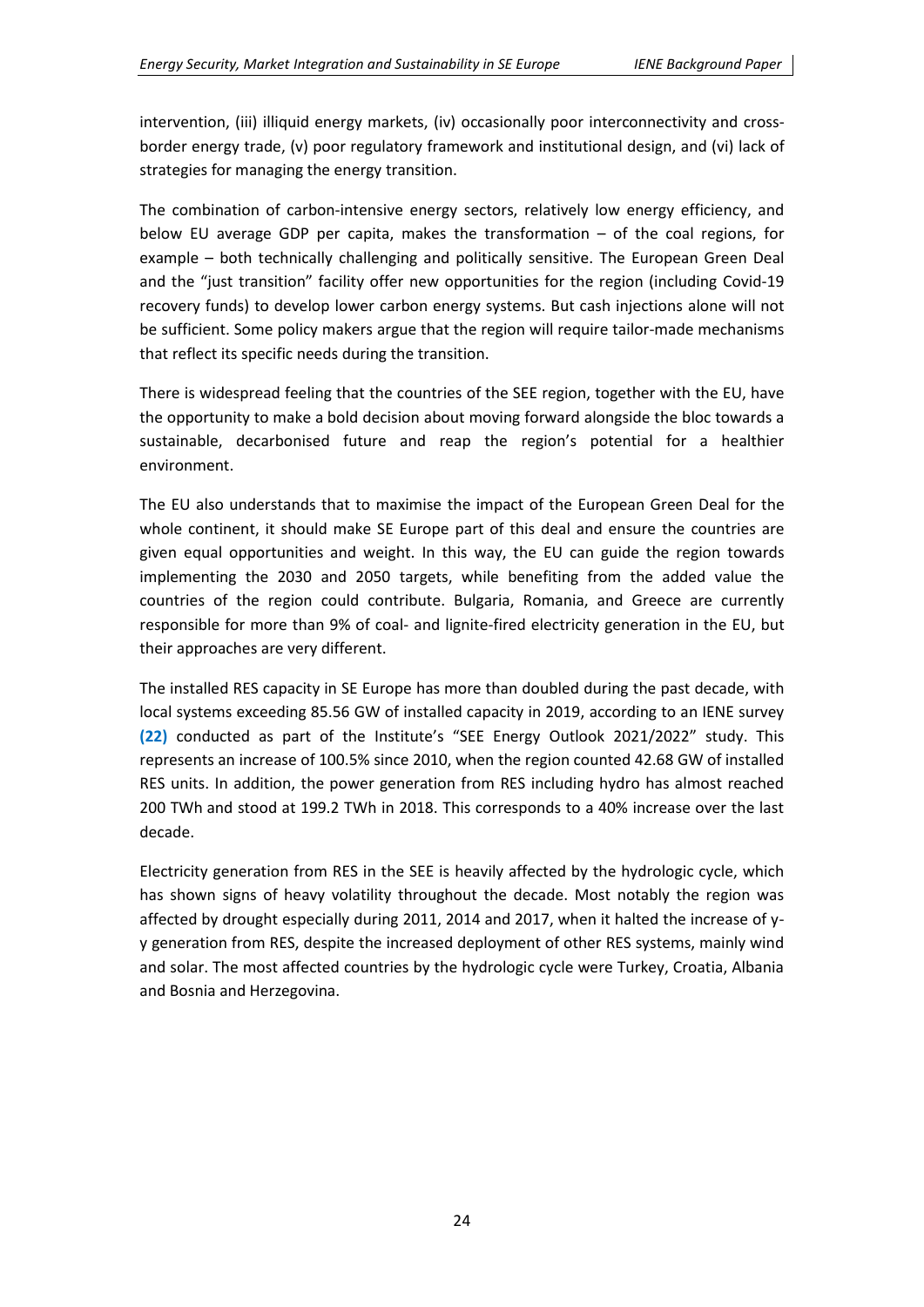

**Figure 13: Total Installed RES Capacity (MW) in SEE, 2010-2019**

#### *Source: IRENA*

The most widely deployed renewables are by far in Turkey, which has an RES fleet which consists mostly of hydro and wind, with a considerable capacity of geothermal energy, which in total exceeds 44.5 GW of installed capacity. Turkey is followed by Romania and Greece, with RES installed capacity of 11.2 GW and 9.8 GW respectively.



**Figure 14: Power Generation (GWh) from RES (Including Hydro) in SEE, 2010-2019**

#### *Source: IRENA*

Moreover, RES units have increased their regional share in power generation to 33.89% in 2019, i.e. by more than 5.5% compared to 2014, when they contributed 28.2%. In addition, in 2019 the share of RES in total regional electricity consumption rose to 33.2% from 26.3% in 2014.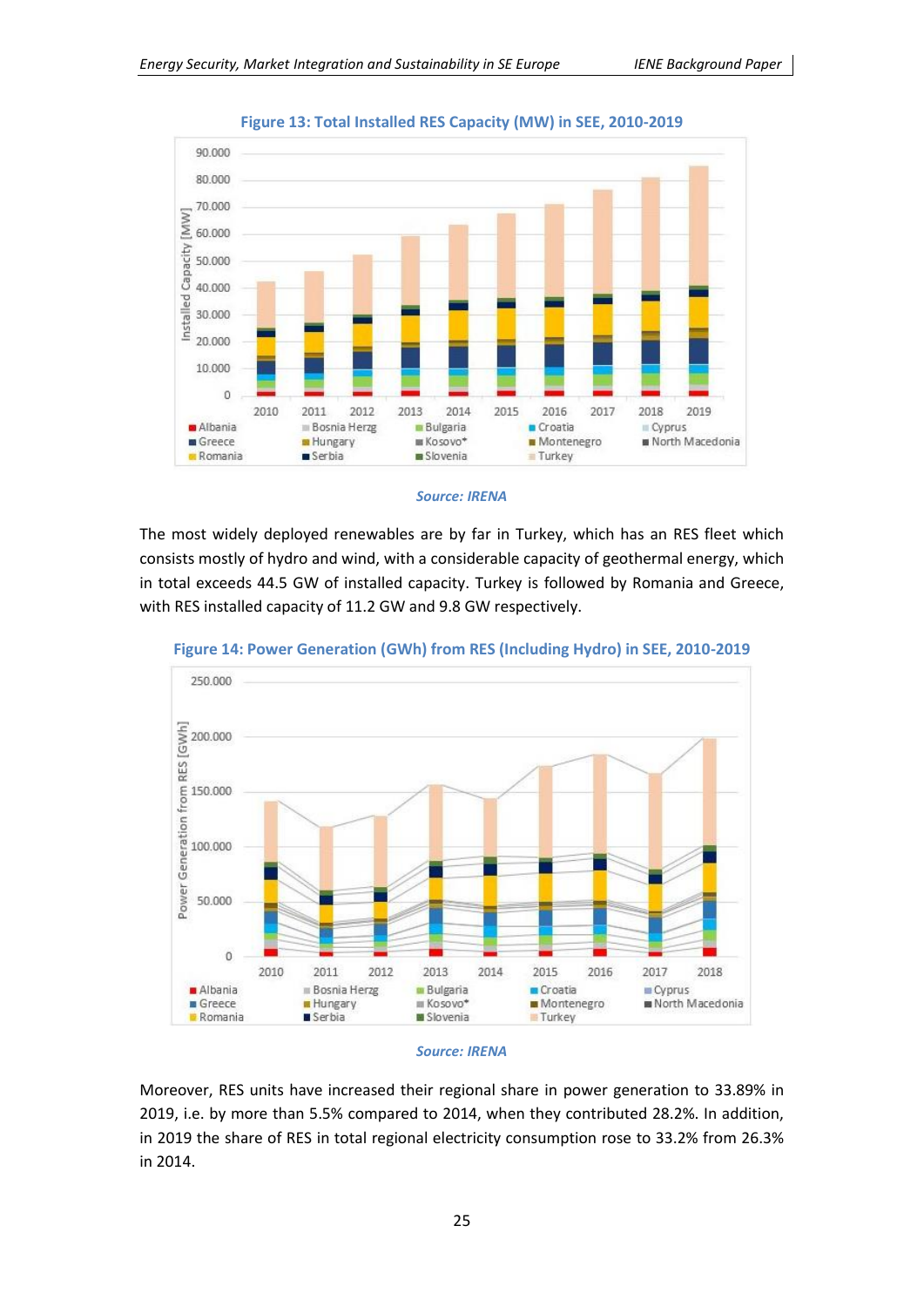#### **Figure 15: Share of RES (%) in Total Regional Consumption and Power Generation in SEE, 2014-2019**



*Sources: IRENA, ENTSOe, ERE, IENE*

However, energy storage is emerging as a key parameter in the overall drive to enable deeper RES penetration in the electricity grid on a daily basis. In this context, we should note that energy storage is not addressed adequately in regulatory frameworks across the SEE region, which leads to incoherent interpretation or a complete lack of rules on ownership, procurement of services by TSOs or DNOs, and support measures. In Bulgaria, the TSO and DNOs are not allowed to own any storage assets. In terms of connection, only Bosnia and Herzegovina, Bulgaria and Serbia have specific connection rules related to pumped hydro storage plants, or the existing connection rules for generators are sufficient to allow for their connection. Connection rules for storage units are expected to be changed in near future in Bulgaria and Romania. Pumped hydro storage plants in Croatia are able to participate in the market to provide tertiary reserve in both directions, and it is expected regulation on energy storage to be adopted in Romania, along with the development of support measures.

In Greece, the long-awaited regulatory framework for RES licensing, energy storage and pilot floating photovoltaics (with a capacity of 0.5 MW to 1 MW) was submitted by the Greek Ministry of Environment and Energy on April 26, 2022 for public consultation. Greece has doubled its 2030 target for energy storage deployment to 3 GW as it aims for a renewable electricity generation proportion of 70%. The target for energy storage is double the 1.5 GW outlined in the existing Greece's National Energy and Climate Plan of December 2019 and will accompany a renewable energy capacity of over 20 GW by the 2030 deadline. It is worth noting that Greece is procuring storage of 1.4 GW in the form of batteries and pumped hydropower.

SE Europe has abundant renewable energy resources, with their use already part of many inhabitants' daily lives. Historically, the region's power generation profile has been significantly shaped by large hydropower plants, while heating needs have mainly been covered by the large biomass endowment. The overall estimated unexploited potential for renewable energy is still substantial, however.

Despite having an installed hydropower capacity of more than 22 GW, the region still has the largest remaining unexploited hydropower potential in Europe, as its river catchments have remained largely undeveloped. In addition, the whole region is endowed with good wind resources, with wind blowing at average speeds of between 5.5 metres per second (m/s)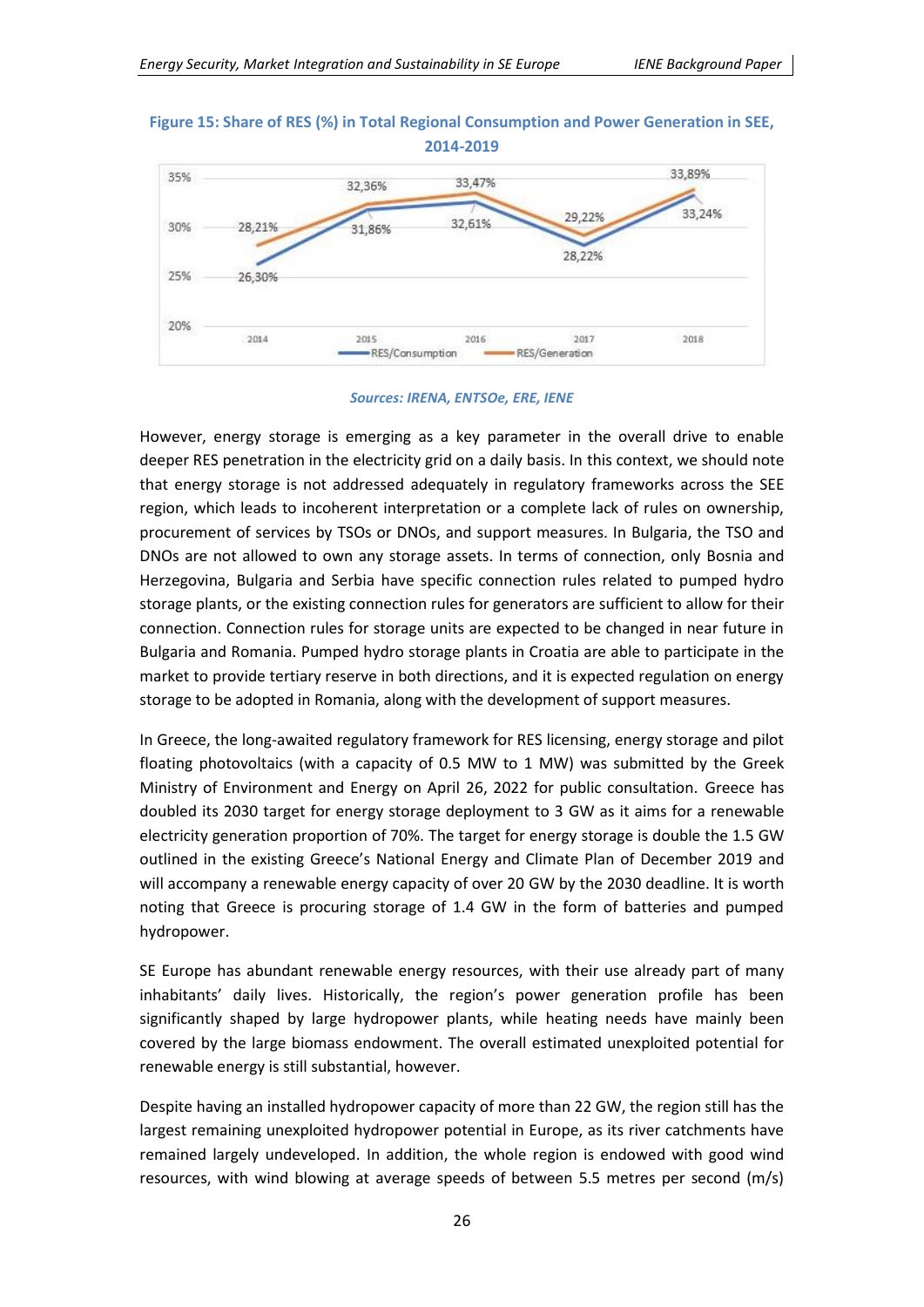and 7 m/s, at 100 metre height. The mountainous and coastal landscape increases the variation in wind resource across the region, with higher average wind speeds in coastal areas and at high altitudes.

In the years ahead, SEE holds great potential for the deployment of renewable energy technologies, while already regional authorities have been taking the first important steps in the decarbonisation of their energy sectors. FiT and FiP schemes were or are available across the region and have been met with a varying degree of success. Moves towards the adoption of auction systems are also being taken across the region, with some well-designed and successful examples of these now in place – such as in Albania and Slovenia. Regional authorities can also draw on the lessons learnt by neighbouring countries in adopting best practices.

Meanwhile, however, the heating and cooling and transport sectors enjoy few supporting policies for the adoption of renewable energy solutions. More concerted action in these sectors may bring substantial benefits, decreasing energy dependency and improving the quality of life of the region's people.

## <span id="page-26-0"></span>**8. Energy Efficiency is Key to Improving SE Europe's Energy Security**

On July 14, 2021, the European Commission took a major step towards accomplishing its ambitious goal of making Europe the first climate neutral continent by 2050, as enshrined in the EU Climate Law, by adopting a package of proposals amending the EU's climate, energy, land use, transport and taxation policies with a view to reducing net greenhouse gas (GHG) emissions by at least 55% by 2030, known as the "Fit for 55" package. **(23)**

One of the key principles of the EU energy policy intended to ensure secure, sustainable, competitive and affordable energy supply in the EU is the "energy efficiency first principle". It practically means taking utmost account of cost-efficient energy efficiency measures in shaping energy policy and making relevant investment decisions. It is a far-reaching guiding principle that can complement other EU objectives, in particular in the sustainability, climate neutrality and green growth areas.

Energy efficiency is one of the key pillars not only to meet EU's climate objectives but also to reduce dependence on fossil fuels from abroad and increase security of supply and the use of renewable energy. However, it is often underestimated in existing planning and investment programmes in the EU and beyond. To tackle this issue, the Commission responded by proposing a clearer priority for the "energy efficiency first principle" in the recast Energy Efficiency Directive, adopted in July 2021, accompanied by a formal recommendation to EU countries on the issue and detailed guidelines on its application, adopted in September 2021. **(24)**

While taking full account of security of supply and market integration, this principle should also ensure that (a) only the energy really needed is produced, (b) investments in stranded assets are avoided and (c) demand for energy is reduced and managed in a cost-effective way.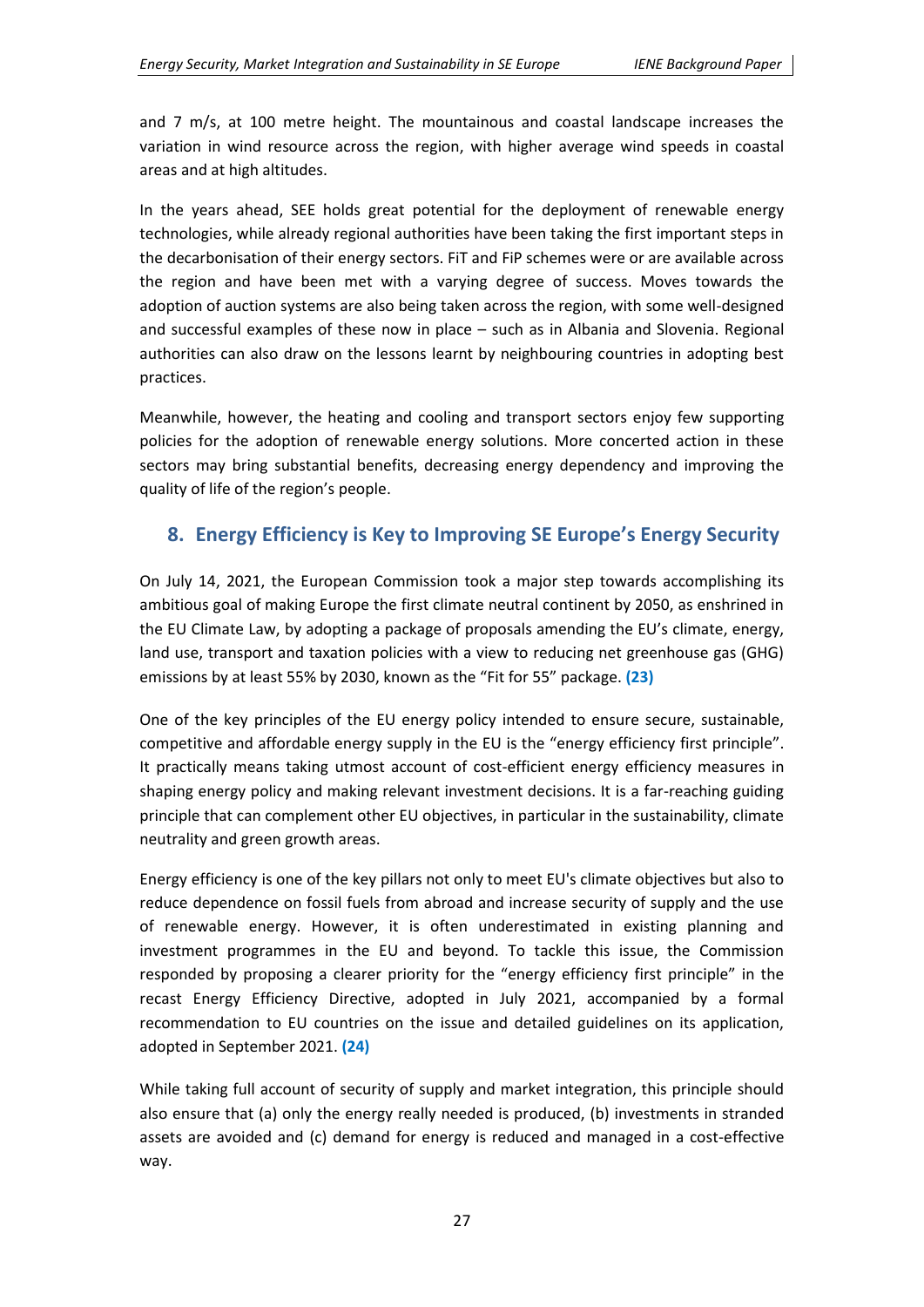The principle aims to treat energy efficiency as a source of energy in its own right in which the public and the private sector can invest ahead of other more complex or costly energy sources. This includes giving priority to demand-side solutions whenever they are more costeffective than investments in energy infrastructure to meet policy objectives. Beyond contributing to reducing fossil fuels consumption and increasing independence and security of supply, this principle also emphasises the importance of reducing energy production. Reduced energy demand can help control the level of investment needed for the transition towards renewables. Moreover, it supports a more sustainable approach to the use of limited resources and increases the resilience of the EU's energy system.

However, energy efficiency is not so popular in SE Europe. A recent study **(25)** analysed both EU and non-EU funding streams available in the region that could be used to improve the energy efficiency of the building stock. The analysis found that both funding supply into the region and demand coming from the region should be stepped up. Only 3% of the public funds that could be used to support energy-efficiency investments in SE Europe are dedicated to upgrading buildings. Though the region is burdened with energy poverty and energy security concerns, the current allocation of EU and international funds shows that buildings are not considered to be critical energy infrastructure, despite the potential of deep renovation to reduce energy dependency, increase savings on energy bills and improve health and air quality. Within EU funding streams, only 4.35% of the region's Cohesion Policy Funds is allocated to demand-side infrastructure, amounting to €3.96 billion.

It is worth noting that energy efficiency in building sector (especially public buildings) is acting as a "locomotive train" pushing forward other sectors such as transportation and SMEs/Industry. Summing up the situation of energy efficiency in SE Europe, it is evident that there is an ongoing plethora of national efforts and programmes in support of the European long-term target to become the first "climate-neutral" continent by 2050.

## <span id="page-27-0"></span>**9. Nuclear Power in SE Europe**

In SE Europe, there are five countries (Bulgaria, Hungary, Romania, Slovenia and Croatia) that currently operate nuclear power plants (NPPs), while Turkey is expected to build at least two NPPs over the next decade. Turkey's first NPP (Akkuyu) will have four units, each with a capacity of 1,200 MW, and is expected to come on stream in 2023. Nuclear power, although it covered only 4.0% of the gross inland consumption in SE Europe in 2018, remains a viable option for growth because it offers important baseload capacity and supports the EU's decarbonization policies.

The zero emissions from operating NPPs contribute to the region's efforts to curtail GHG emissions. This means that nuclear energy has an important role to play in the SE European decarbonization efforts and the change of its electricity mix over the next decades. Following the tragic accident at Fukushima's NPP in March 2011 and operational security reviews, which have since been conducted by the SEE countries that host NPPs, the use of nuclear power in the region is unlikely to diminish over the next decade. Neither Bulgaria nor Romania nor Hungary are likely to shut down the Cernavoda, Kozloduy 5-6 and Paks 1, 2, 3, and 4 power plants respectively on account of safety concerns.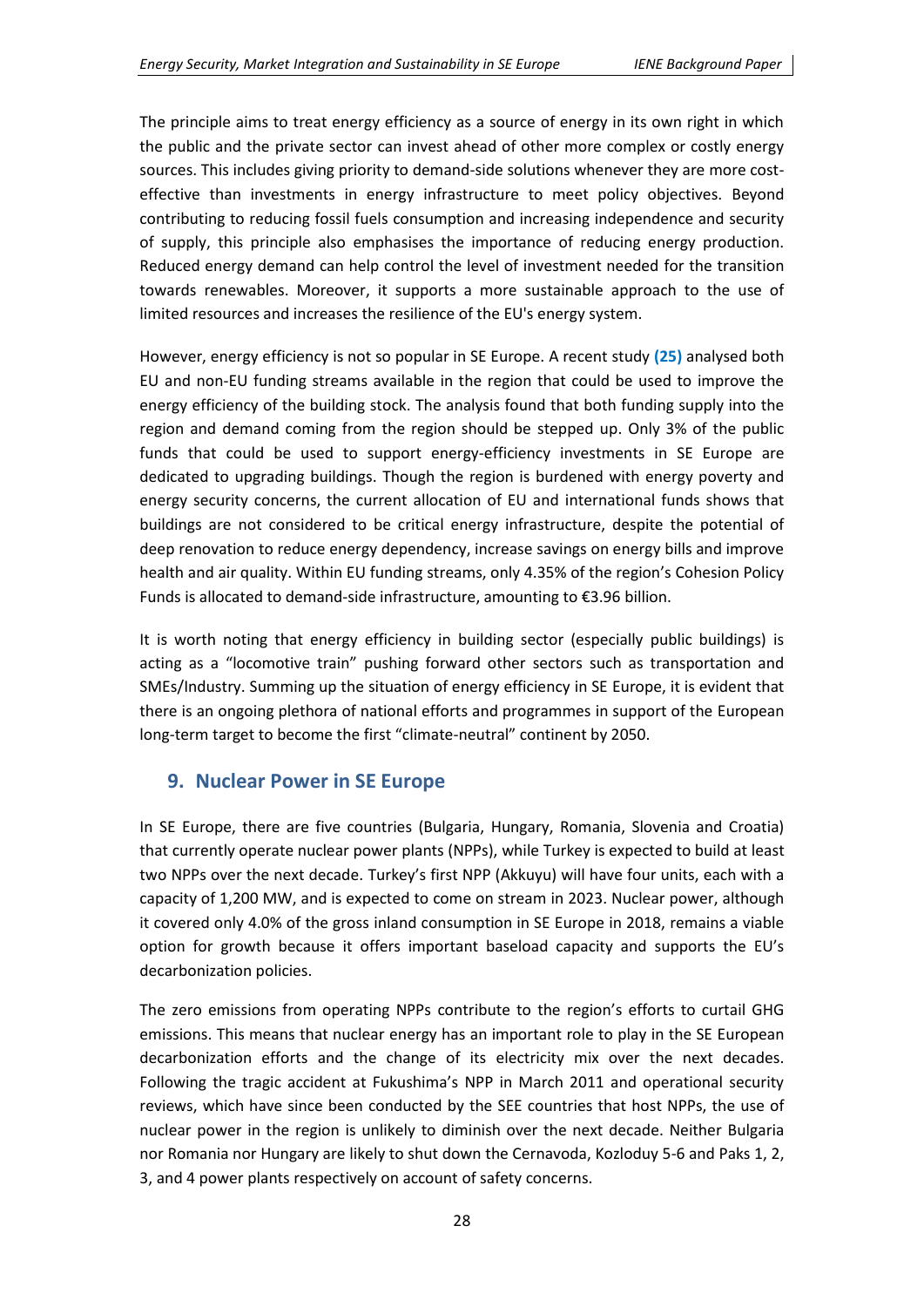The same applies for Croatia and Slovenia, which, between them, share the Krško NPP. Both governments are very well aware of the fact that a decrease in the participation of nuclear power in their electricity generated portfolio cannot be easily replaced by renewables or be compensated by an increase of coal generated electricity due to the equally burdensome environmental costs. If they are to reduce the participation of nuclear power in their total electricity mix, both countries have as an alternative the increase of imported gas, magnifying their already high dependency.

Theoretically, the participation of nuclear generation in the regional electricity mix is set to diminish significantly as the rising demand of Bulgaria and Romania will be covered by increased volumes of natural gas and, to a lesser extent, renewables. However, this might change as both Romania and Turkey are definitely going ahead with plans to increase their nuclear installed capacity, which will result in two major nuclear power generation complexes with 6 GW of new installed capacity to be operated by 2030.

In the cases of Bulgaria (Units 5 and 6 and the planned Unit 7 of Kozloduy NPP) and Turkey (the Akkuyu site), Russia might have a role to play. However, it should be recalled that strategic investments have two substantial characteristics in the energy sector. They need many years to be implemented but they last for decades. In this context, such long-term planning should not be subverted by short-term political priorities against regional, economic and safety considerations.

In this sense, the Fukushima anti-nuclear rationale does not appear to hold much in the case of SE Europe. For countries already involved in nuclear power development (i.e. Bulgaria, Romania, Hungary, Croatia/Slovenia, Turkey), the road ahead is unlikely to be obstructed by revised risk assessments. Developing further nuclear power generation in the region will be a real challenge as not all countries favour this option. In this direction, detailed studies may have to be undertaken in order to identify the real potential pitfalls of nuclear energy and to assess the compatibility of nuclear and RES power in the context of decarbonization.

It is worth noting that the complementary Taxonomy Delegated Act, which was put forward by the European Commission on March 9, 2022, proposes to include, under certain conditions, specific nuclear and gas energy activities in the list of economic activities covered by the EU taxonomy.

## <span id="page-28-0"></span>**10. Discussion**

The transition to fully decarbonized power generation is not an easy regional issue, as in most of the SEE countries electricity generation, which is mainly based on coal and lignite, supports thousands of jobs, while it forms the basis of an extensive industrial plexus. Although all countries in the region to a larger or to a smaller extent are committed to RES and energy efficiency programmes and specific targets, at the same time, they are pursuing a parallel coal-centered agenda as we have a number of coal-fired power plants under construction or at an advanced planning stage. In short, carbon-based power generation is also moving ahead, adding, in parallel, substantial capacity from now until 2025 (1.5 GW per year for SEE and 2.5 GW for Turkey, i.e. total 4 GW per year over the next 7-8 years). As a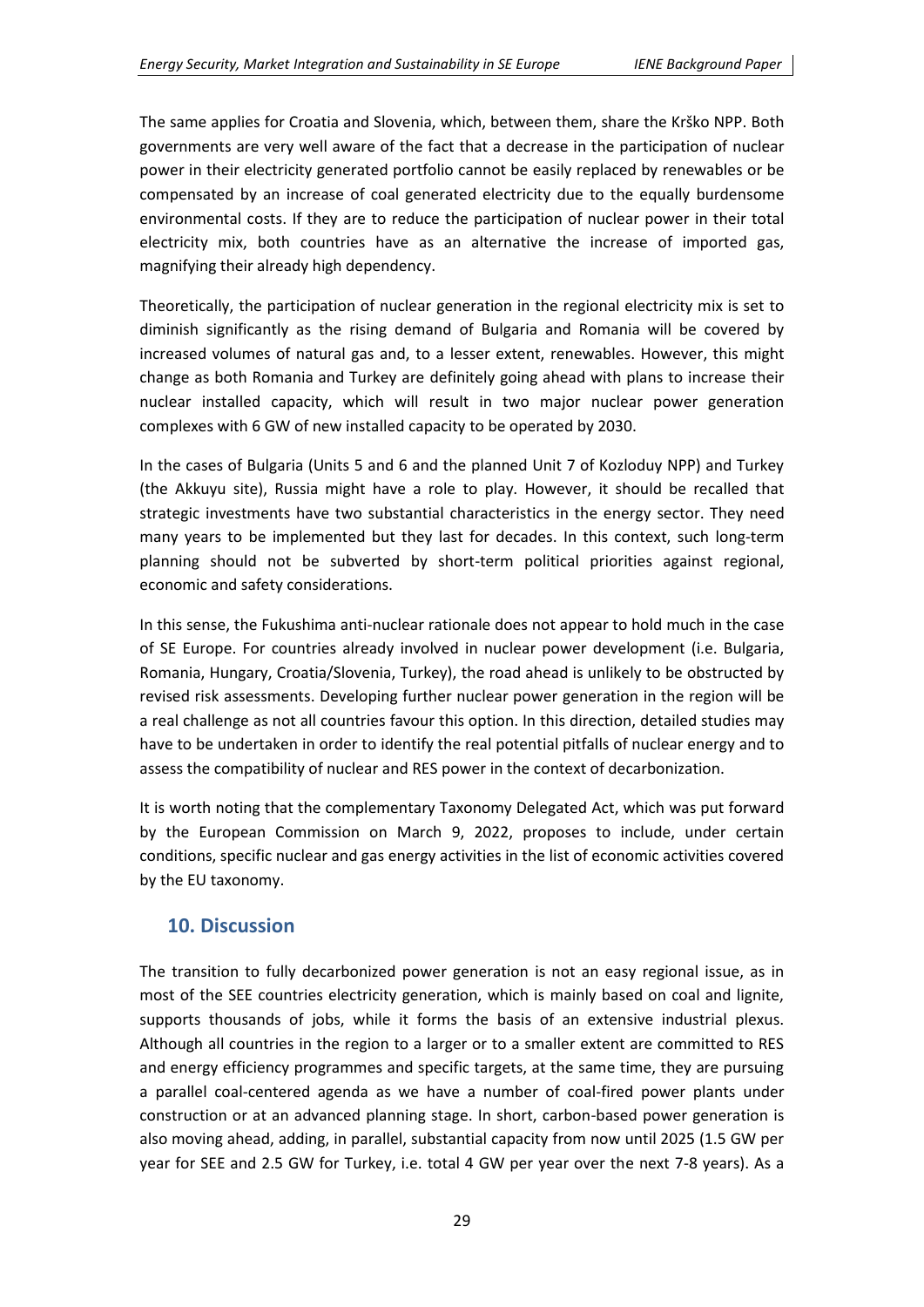result, there is a substantial gap between new coal-fired power plants and anticipated RES installations. The path towards decarbonization now seems more difficult in SE Europe due to Russia's invasion of Ukraine and the decisions that have already been taken from various countries in the region to maintain the use of coal/lignite in their power generation mix for energy security reasons.

To ensure sustained RES investment, it is essential to create an enabling environment by introducing appropriate and dedicated policies. The region has indeed proved that it can attract investment when supporting policies and measures are in place. These measures should go beyond mere direct RES and energy efficiency support and include, in addition, system regulation and in step integration with the everyday life of energy consumers. In this context, the role of energy storage is emerging as key in enabling greater penetration of RES into the electricity grid.

However, the SEE countries are still a long way from producing most of their targeted electricity from renewables, as these sources, especially wind and solar, are intermittent and energy storage technologies have not been adequately developed in the region. The use of indigenous sources of energy, such as renewables, will contribute towards increasing the flexibility of the national energy system and ensuring the security of energy supply. The promotion of renewables and objectives regarding demand response and energy storage can play an important role in that direction.

The transformation of the existing polluting SEE energy system into a sustainable one should be based on localized policies and differentiated energy sources of higher energy efficiency and with the view of tapping in the long term the potential for hydrogen generation. Energy cooperation between the various countries in the region is of paramount importance and necessary in order to introduce lasting changes aiming towards sustainability. Hydrogen produced from renewables, among others, could play a decisive role in achieving such sustainability and should be examined in detail for each different country of the region.

IRENA estimates that the adoption of an energy mix in SE Europe based on RES and energy efficiency technologies would provide a cumulative GDP gain amounting to \$485 billion over the business-as-usual scenario between 2019 and 2050. With the creation of new jobs in the renewable energy sector, the energy transition would also help tackle long-standing unemployment and brain drain issues. The inclusion of social welfare benefits, such as improvements in health and air quality, ensures that potential gains further outweigh additional costs. **(26)**

At this point, one should mention the apparent inconsistency which exists between stated EC energy and climate policy (as already implemented by EIB and EBRD), which aims towards lessening the use of gas, and the plan of all SEE countries and locally pursued policies, which aim towards greater use of gas as the fastest road towards decarbonization.

Energy market integration and transition in SE Europe is moving on, but at slower pace than initially anticipated. There is a plethora of gas and electricity infrastructure projects that are expected to be implemented in the region over the next five years, such as gas and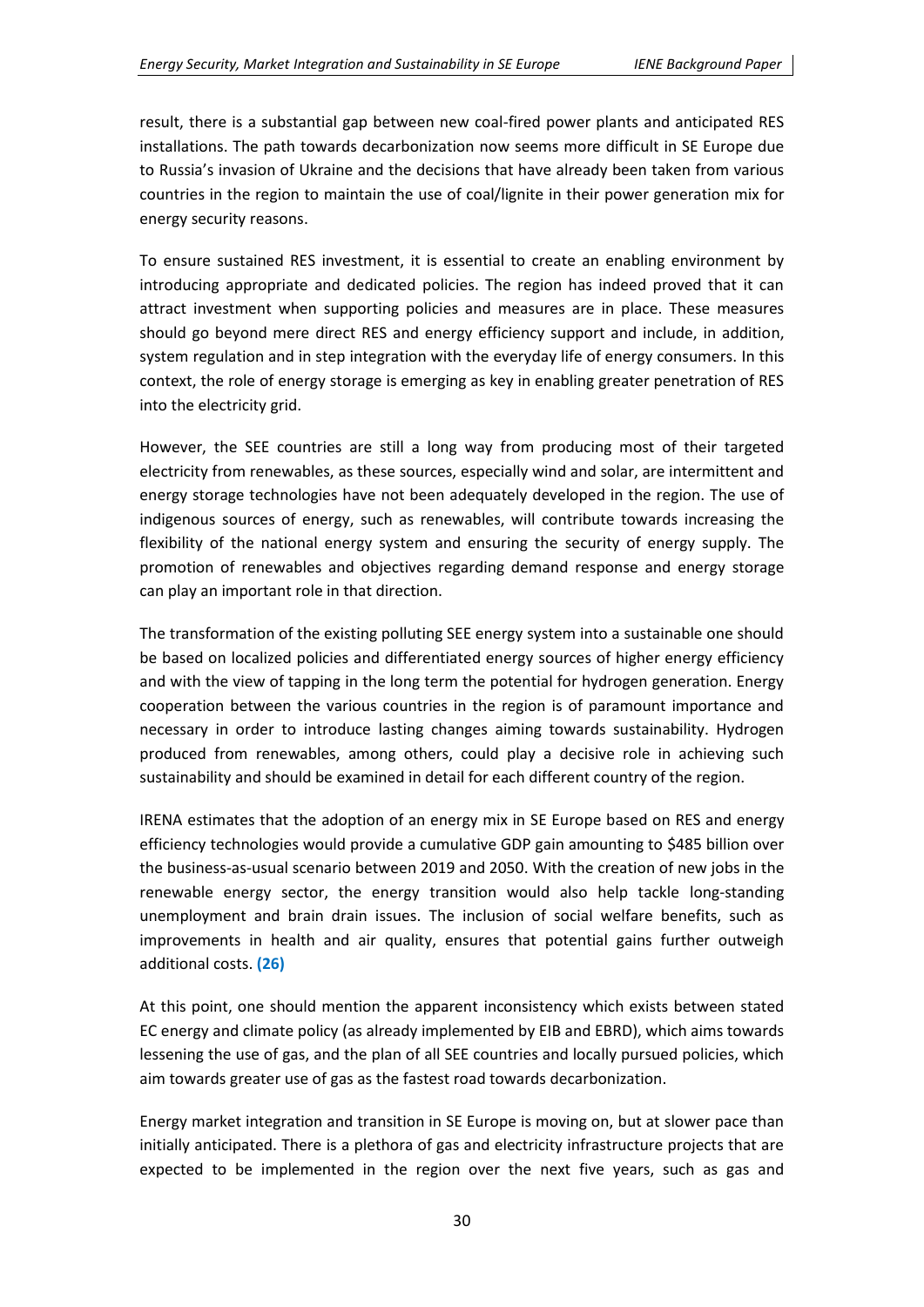electricity interconnections, LNG terminals and FSRUs, gas storage facilities, etc., making SE Europe an interesting and important part of Europe. The emergence of gas trading hubs will increase liquidity, transparency and competition and will facilitate market integration and transition in SE Europe.

Although the new energy targets under the "REPowerEU" plan sound really ambitious, the current status of most EU Member States indicates that a lot more work needs to be done. Hence, it is highly debatable if these new sky-high targets can actually be achieved under present policies. A situation which is further accentuated in the case of SE Europe.

## <span id="page-30-0"></span>**References**

- 1. European Council (2022), "EU response to Russia's invasion of Ukraine", <https://www.consilium.europa.eu/en/policies/eu-response-ukraine-invasion/>
- 2. IEA (2022a), "Oil Market and Russian Supply", [https://www.iea.org/reports/ukrainerussia-conflict-and-consequences-for-energy](https://www.iea.org/reports/ukrainerussia-conflict-and-consequences-for-energy-security/oil-market-and-russian-supply-2)[security/oil-market-and-russian-supply-2](https://www.iea.org/reports/ukrainerussia-conflict-and-consequences-for-energy-security/oil-market-and-russian-supply-2)
- 3. IEA (2022b), "Statement on recent developments in natural gas and electricity markets", [https://www.iea.org/news/statement-on-recent-developments-in](https://www.iea.org/news/statement-on-recent-developments-in-natural-gas-and-electricity-markets)[natural-gas-and-electricity-markets](https://www.iea.org/news/statement-on-recent-developments-in-natural-gas-and-electricity-markets)
- 4. IEA (2022c), "IEA confirms individual contributions to collective action to release oil stocks in response to Russia's invasion of Ukraine", [https://www.iea.org/news/iea](https://www.iea.org/news/iea-confirms-individual-contributions-to-collective-action-to-release-oil-stocks-in-response-to-russia-s-invasion-of-ukraine)[confirms-individual-contributions-to-collective-action-to-release-oil-stocks-in](https://www.iea.org/news/iea-confirms-individual-contributions-to-collective-action-to-release-oil-stocks-in-response-to-russia-s-invasion-of-ukraine)[response-to-russia-s-invasion-of-ukraine](https://www.iea.org/news/iea-confirms-individual-contributions-to-collective-action-to-release-oil-stocks-in-response-to-russia-s-invasion-of-ukraine)
- 5. IEA (2022d), "IEA Member Countries agree to new emergency oil stock release in response to market turmoil", [https://www.iea.org/news/iea-member-countries](https://www.iea.org/news/iea-member-countries-agree-to-new-emergency-oil-stock-release-in-response-to-market-turmoil)[agree-to-new-emergency-oil-stock-release-in-response-to-market-turmoil](https://www.iea.org/news/iea-member-countries-agree-to-new-emergency-oil-stock-release-in-response-to-market-turmoil)
- 6. IEA (2022e), "A 10-Point Plan to Cut Oil Use", [https://www.iea.org/reports/a-10](https://www.iea.org/reports/a-10-point-plan-to-cut-oil-use) [point-plan-to-cut-oil-use](https://www.iea.org/reports/a-10-point-plan-to-cut-oil-use)
- 7. Politi, J., McCormick, M., Pickard, J. and Bounds, A. (2022), "US and UK ban Russian oil and gas imports in drive to punish Putin", <https://www.ft.com/content/2e0b1d84-e595-4c5a-be4e-928417b9c7cc>
- 8. Alper, A. and Gardner, T. (2022), "Biden spurs record emergency oil release in 'moment of peril' for world", [https://www.reuters.com/business/energy/biden](https://www.reuters.com/business/energy/biden-release-1-mln-barrels-oil-day-ease-pump-prices-2022-03-31/)[release-1-mln-barrels-oil-day-ease-pump-prices-2022-03-31/](https://www.reuters.com/business/energy/biden-release-1-mln-barrels-oil-day-ease-pump-prices-2022-03-31/)
- 9. IEA (2022f), "How Europe can cut natural gas imports from Russia significantly within a year", [https://www.iea.org/news/how-europe-can-cut-natural-gas-imports-from](https://www.iea.org/news/how-europe-can-cut-natural-gas-imports-from-russia-significantly-within-a-year)[russia-significantly-within-a-year](https://www.iea.org/news/how-europe-can-cut-natural-gas-imports-from-russia-significantly-within-a-year)
- 10. Taylor, K. (2022), "EU rolls out plan to slash Russian gas imports by two thirds before year end", [https://www.euractiv.com/section/energy/news/eu-rolls-out-plan-to](https://www.euractiv.com/section/energy/news/eu-rolls-out-plan-to-slash-russian-gas-imports-by-two-thirds-before-year-end/)[slash-russian-gas-imports-by-two-thirds-before-year-end/](https://www.euractiv.com/section/energy/news/eu-rolls-out-plan-to-slash-russian-gas-imports-by-two-thirds-before-year-end/)
- 11. European Commission (2022), "REPowerEU Plan", [https://eur](https://eur-lex.europa.eu/resource.html?uri=cellar:fc930f14-d7ae-11ec-a95f-01aa75ed71a1.0001.02/DOC_1&format=PDF)[lex.europa.eu/resource.html?uri=cellar:fc930f14-d7ae-11ec-a95f-](https://eur-lex.europa.eu/resource.html?uri=cellar:fc930f14-d7ae-11ec-a95f-01aa75ed71a1.0001.02/DOC_1&format=PDF)[01aa75ed71a1.0001.02/DOC\\_1&format=PDF](https://eur-lex.europa.eu/resource.html?uri=cellar:fc930f14-d7ae-11ec-a95f-01aa75ed71a1.0001.02/DOC_1&format=PDF)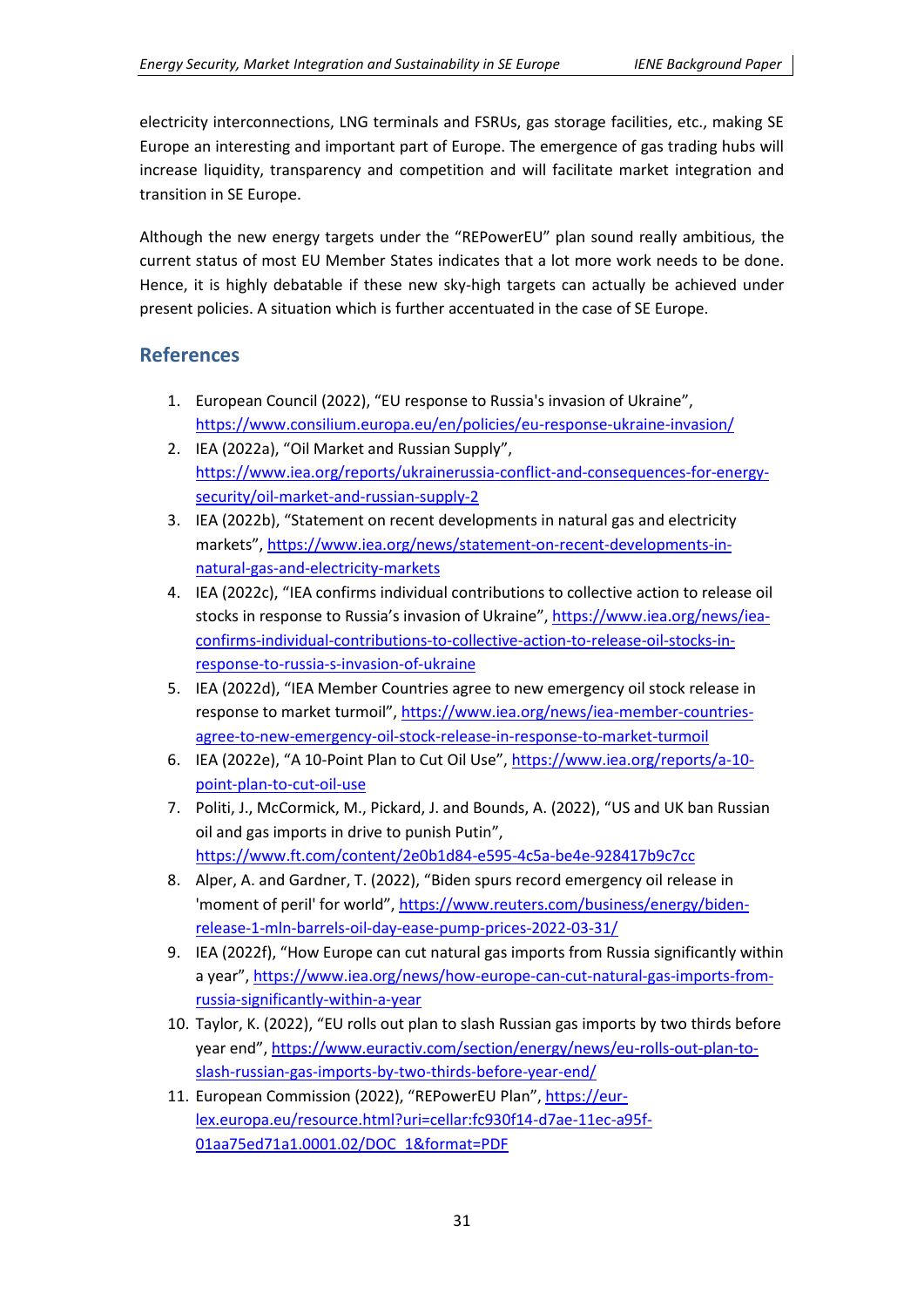- 12. Fulwood, M., Honoré, A., Sharples, J. and Marshall, H. (2022), "The EU plan to reduce Russian gas imports by two-thirds by the end of 2022: Practical realities and implications", [https://a9w7k6q9.stackpathcdn.com/wpcms/wp](https://a9w7k6q9.stackpathcdn.com/wpcms/wp-content/uploads/2022/03/Insight-110-The-EU-plan-to-reduce-Russian-gas-imports-by-two-thirds-by-the-end-of-2022.pdf)[content/uploads/2022/03/Insight-110-The-EU-plan-to-reduce-Russian-gas-imports](https://a9w7k6q9.stackpathcdn.com/wpcms/wp-content/uploads/2022/03/Insight-110-The-EU-plan-to-reduce-Russian-gas-imports-by-two-thirds-by-the-end-of-2022.pdf)[by-two-thirds-by-the-end-of-2022.pdf](https://a9w7k6q9.stackpathcdn.com/wpcms/wp-content/uploads/2022/03/Insight-110-The-EU-plan-to-reduce-Russian-gas-imports-by-two-thirds-by-the-end-of-2022.pdf)
- 13. Evans, S. (2022), "Norway will increase gas supply to meet European demands", [https://www.offshore-technology.com/news/norway-will-increase-gas-supply-to](https://www.offshore-technology.com/news/norway-will-increase-gas-supply-to-meet-european-demands/)[meet-european-demands/](https://www.offshore-technology.com/news/norway-will-increase-gas-supply-to-meet-european-demands/)
- 14. Koutantou, A. and Maltezou, R. (2022), "Greece speeds up gas exploration to help reduce Russia reliance", [https://www.reuters.com/business/energy/greece-speed](https://www.reuters.com/business/energy/greece-speed-up-gas-exploration-help-replace-russian-gas-pm-says-2022-04-12/)[up-gas-exploration-help-replace-russian-gas-pm-says-2022-04-12/](https://www.reuters.com/business/energy/greece-speed-up-gas-exploration-help-replace-russian-gas-pm-says-2022-04-12/)
- 15. Fulwood, M., Sharples, J. and Henderson, J. (2022), "Ukraine Invasion: What This Means for the European Gas Market", [https://a9w7k6q9.stackpathcdn.com/wpcms/wp](https://a9w7k6q9.stackpathcdn.com/wpcms/wp-content/uploads/2022/03/Ukraine-Invasion-What-This-Means-for-the-European-Gas-Market.pdf)[content/uploads/2022/03/Ukraine-Invasion-What-This-Means-for-the-European-](https://a9w7k6q9.stackpathcdn.com/wpcms/wp-content/uploads/2022/03/Ukraine-Invasion-What-This-Means-for-the-European-Gas-Market.pdf)[Gas-Market.pdf](https://a9w7k6q9.stackpathcdn.com/wpcms/wp-content/uploads/2022/03/Ukraine-Invasion-What-This-Means-for-the-European-Gas-Market.pdf)
- 16. Central Bank of Russia (2022), "Russia's Balance of Payments", *No. 4 (10) 2021 Q4*, [http://www.cbr.ru/collection/collection/file/39725/balance\\_of\\_payments\\_2021-](http://www.cbr.ru/collection/collection/file/39725/balance_of_payments_2021-04_10_e.pdf) [04\\_10\\_e.pdf](http://www.cbr.ru/collection/collection/file/39725/balance_of_payments_2021-04_10_e.pdf)
- 17. IENE (2022a), "Economic and Geopolitical Benefits from Hydrocarbons' Exploitation in Greece", *IENE Special Report (No. 9)*, <https://www.iene.gr/articlefiles/ekthesi%20ydogonantrakes.pdf>
- 18. IENE (2022b), "SE Europe Energy Outlook 2021/2022", *An IENE (M48) Study*, <https://www.iene.eu/south-east-europe-energy-outlook-2021-2022-p6560.html>
- 19. Borozan, S. et al. (2021), "Progress of the electricity sectors in South East Europe: Challenges and opportunities in achieving compliance with EU energy policy", *Energy Reports 7 (2021) pp. 8730-8741*, <https://www.sciencedirect.com/science/article/pii/S2352484721013512>
- 20. ACER (2022), "ACER Market Monitoring Report 2020 Electricity Wholesale Market Volume",

[https://extranet.acer.europa.eu/Official\\_documents/Acts\\_of\\_the\\_Agency/Publicati](https://extranet.acer.europa.eu/Official_documents/Acts_of_the_Agency/Publication/ACER%20Market%20Monitoring%20Report%202020%20%E2%80%93%20Electricity%20Wholesale%20Market%20Volume.pdf) [on/ACER%20Market%20Monitoring%20Report%202020%20%E2%80%93%20Electric](https://extranet.acer.europa.eu/Official_documents/Acts_of_the_Agency/Publication/ACER%20Market%20Monitoring%20Report%202020%20%E2%80%93%20Electricity%20Wholesale%20Market%20Volume.pdf) [ity%20Wholesale%20Market%20Volume.pdf](https://extranet.acer.europa.eu/Official_documents/Acts_of_the_Agency/Publication/ACER%20Market%20Monitoring%20Report%202020%20%E2%80%93%20Electricity%20Wholesale%20Market%20Volume.pdf)

- 21. EFET (2022), "2021 Gas Hub Benchmarking Study", <https://www.efet.org/home/documents?id=19>
- 22. IENE (2021), "Renewable Energy Sources up their share in SE Europe's electricity mix", [https://www.iene.eu/renewable-energy-sources-up-their-share-in-se-europe](https://www.iene.eu/renewable-energy-sources-up-their-share-in-se-europe-s-electricity-mix-p5845.html)[s-electricity-mix-p5845.html](https://www.iene.eu/renewable-energy-sources-up-their-share-in-se-europe-s-electricity-mix-p5845.html)
- 23. European Commission (2021a), "'Fit for 55': delivering the EU's 2030 Climate Target on the way to climate neutrality", [https://ec.europa.eu/info/sites/default/files/chapeau\\_communication.pdf](https://ec.europa.eu/info/sites/default/files/chapeau_communication.pdf)
- 24. European Commission (2021b), "Proposal for a Directive of the European Parliament and of the Council on energy efficiency (recast)", [https://eur](https://eur-lex.europa.eu/resource.html?uri=cellar:a214c850-e574-11eb-a1a5-01aa75ed71a1.0001.02/DOC_1&format=PDF)[lex.europa.eu/resource.html?uri=cellar:a214c850-e574-11eb-a1a5-](https://eur-lex.europa.eu/resource.html?uri=cellar:a214c850-e574-11eb-a1a5-01aa75ed71a1.0001.02/DOC_1&format=PDF) [01aa75ed71a1.0001.02/DOC\\_1&format=PDF](https://eur-lex.europa.eu/resource.html?uri=cellar:a214c850-e574-11eb-a1a5-01aa75ed71a1.0001.02/DOC_1&format=PDF)